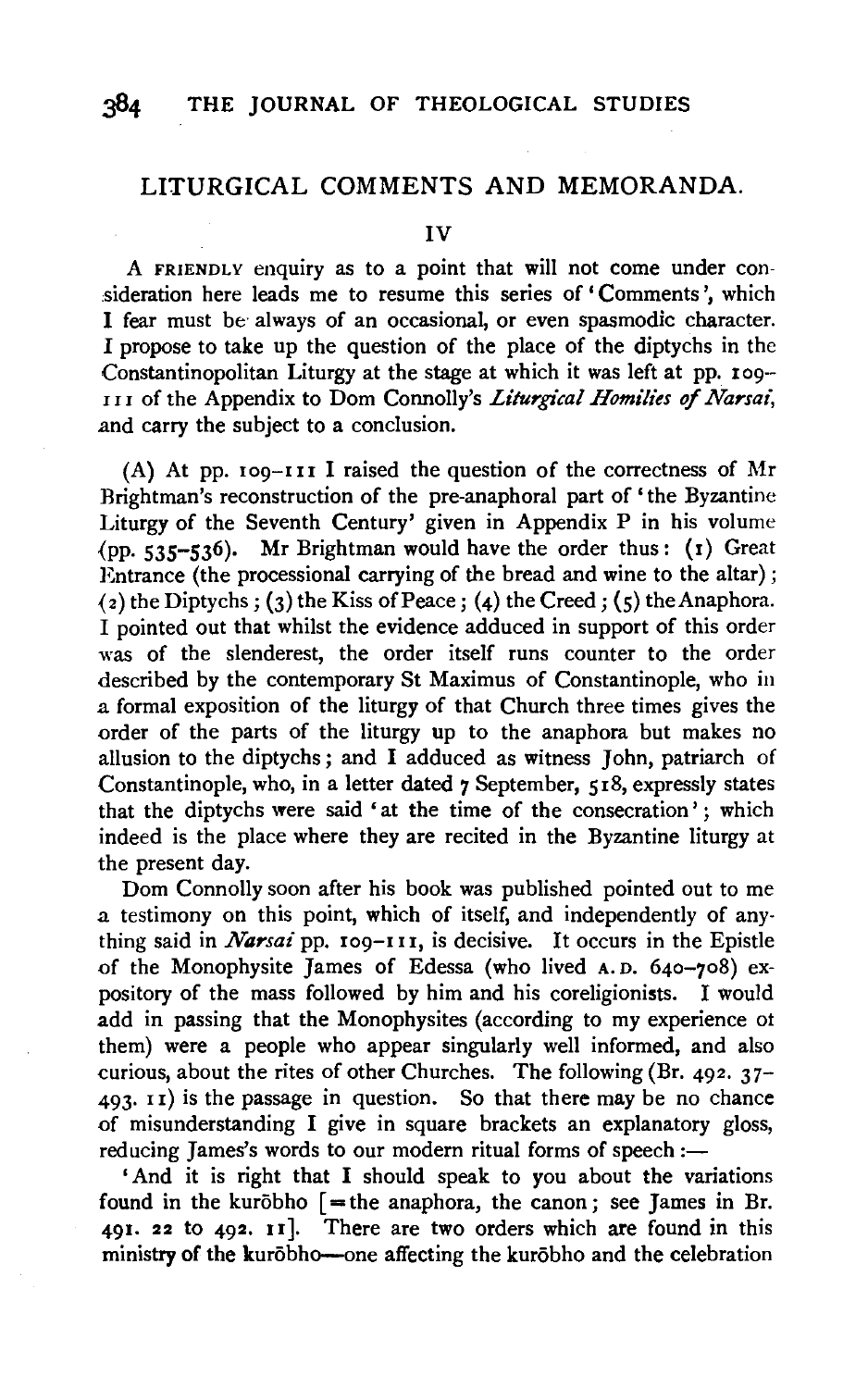of the mysteries themselves  $\lceil =$ one part concerned with the specifically consecratory prayer] and the other affecting the commemorations  $\mathbf{f}$  = the other part is (what we modern ritualists call) "the Great Intercession"]. And those who dwell in the imperial city [that is, Constantinople] and in the provinces of the Greeks, in like manner as we offer they also make the commemorations : so that first they offer and then forthwith make the commemorations  $\vert =$ in their anaphora or mass-canon the consecratory part comes first and the Great Intercession follows it]; some commemorate many and others few and those specified. And therefore the priest says: "remember, O Lord, those whom we have mentioned and those whom we have not mentioned" [see this in the Syriac St James used by the Monophysites in Br. 91.  $36-37$ ; cf. also lines 32-34. and the Greek St James, Br. s6. I8-I9]· But the beginning of the order of the commemorations is when we say: " Moreover we offer unto Thee this same fearful and unbloody sacrifice for Sion the mother of all churches" [Syriac James, Br. 89. 30-90. 2; Greek James, Br. 54. 24-27], which is the church of Jerusalem ... But the Alexandrine Fathers [i.e. the liturgies of Egypt] offer after another sort in that they first perform that order of the commemorations [see St Mark, Br. 126. I2-IJI. IS; Coptic St Cyril, Br. p. I66 seqq.], and then, after this, is the order of the holy kurobho' [i.e. the consecratory part of the prayer: Mark, Br. 132. 11, &c.; Coptic St Cyril, Br. 176. 5, &c.].

The account given by James of Edessa of what was done at Constantinople in his day is precise and shews unmistakeably that at that time the diptychs came after the consecration. This entirely confirms what I may call the negative evidence supplied by Maximus of Constantinople when in describing the pre-anaphoral part of the liturgy of that church he is silent as to the diptychs.

It seems, then, there can be no doubt as to the place of the diptychs in the Byzantine Liturgy of the seventh century, and that the order in Br. Appendix P should be amended thus:  $(1)$  Great Entrance;  $(2)$  Kiss of Peace; (3) Creed; (4) Anaphora.

(B) In Br. Appendix 0, 'The Byzantine Liturgy before the Seventh Century' (p. 528), is the following order in the 'Mass of the Faithful': (1) Great Entrance; (2) Kiss of Peace; (3) Creed; (4) Diptychs;  $(5)$ Anaphora. In support (so far as the present subject is concerned) two passages are adduced, one from the Council under the Patriarch Mennas in 536 (p. 530 note 2), the other from one of the series of homilies of Chrysostom on Acts delivered at Constantinople in 401 (p. 532 note 11). The former passage comes really from the Acts of a council held at Constantinople in the year 518, the *proces-verbal* of which is embodied

VOL. XII. C c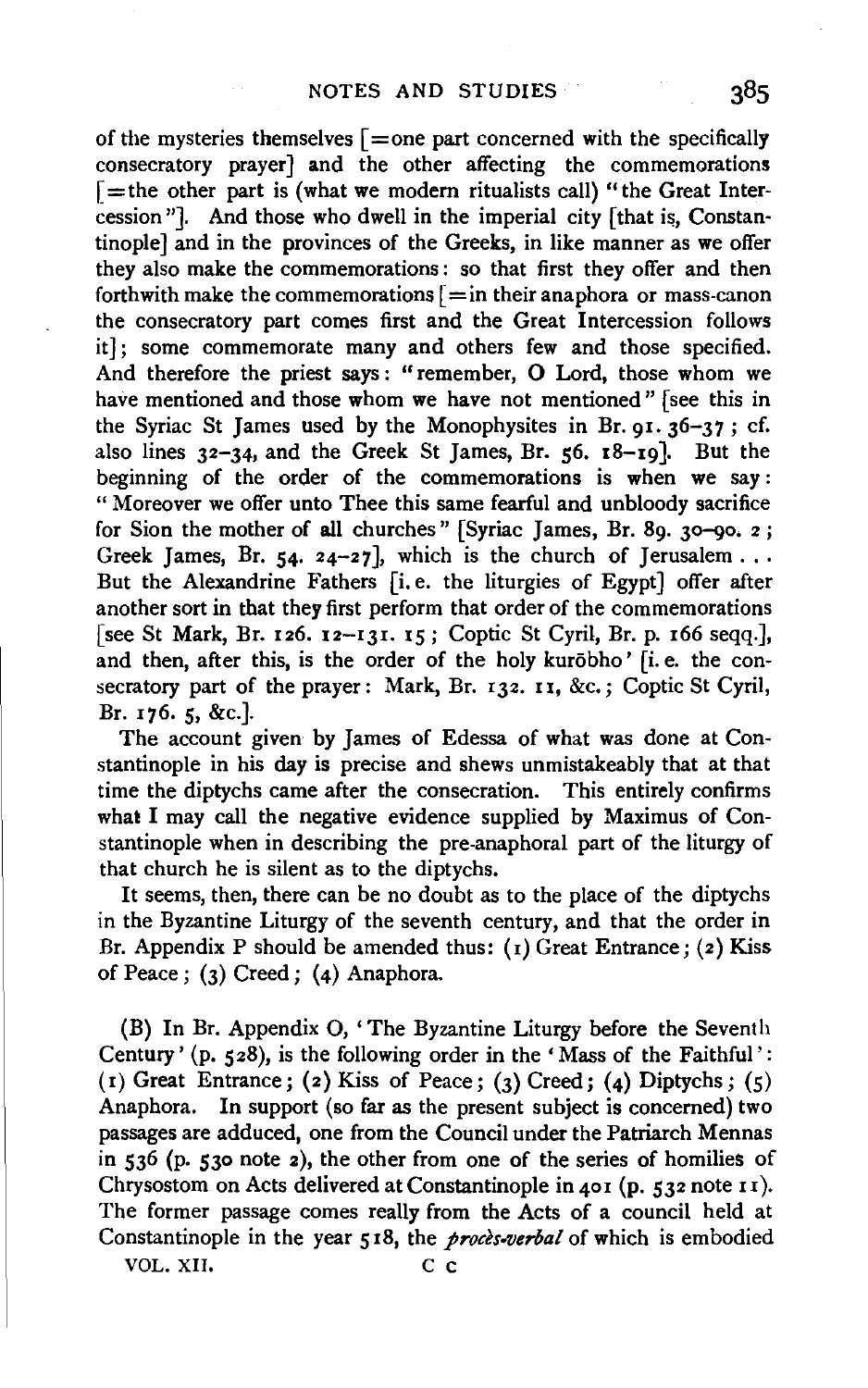in the acts of the later council, and it relates to the events of that year. It will be convenient to consider the case of each period-the early years of the sixth century, and the first years of the fifth-separately.

First for the text of  $A$ .  $D$ .  $518$ . In order duly to appreciate the meaning and value for the history of diptychs of the text cited it is necessary to have in mind some idea as to the council itself--or whatever name we may give to this particular set of bishops' meetings—and of the circumstances in which it was held. Here only the briefest and most necessary indications will be given.<sup>1</sup>

On 9 July, 518, died the Emperor Anastasius, if not precisely a Eutychianizing suspect yet a fautor of Severus of Antioch and no favourer of pure Chalcedonianism. Justin was proclaimed his successor on the same day. The orthodox began to breathe freely and felt that now at last their time was come. On Sunday, 15 July, on the occasion of an assembly of bishops presided over by the Patriarch John, the populace of Constantinople, ever passionate in their religious zeal, gave clear expression in the Great Church to their expectations; if indeed it would not be more correct to say, began to lay down their terms. This intervention of the people would seem, so far as the mere recorded *Acts* go, the main part of the conciliar proceedings. So soon as the patriarch appeared on the ambo the crowd broke into cries of: 'Proclaim the Council [i.e. of Chalcedon] at once. Proclaim it now, at once. The faith of the orthodox is victorious. Proclaim the Council of Chalcedon.' Then came menaces ; followed by the encouraging shouts : 'Justin reigns. Whom do you fear?'; and at length the threat that they would close the doors, and thus the patriarch would be unable to leave until he had done what was demanded of him. The specific demand was a celebration, the very next day, in honour of the Council of Chalcedon. They were finally promised that to-morrow memory should be made of the ' Fathers of the Four Councils'; and with a further promise by and by that Severus of Antioch should be anathematized the proceedings of the first day came to an end. The next day on the reassembling of the conciliar Fathers in the Great Church, the people were ready with more demands, more shoutings : Euphemius and Macedonius, former patriarchs, had been exiled by the late Emperor Anastasius and had died in exile; their bodies (so the populace cried) must be brought back, their names inscribed in the diptychs. It is unnecessary to detail what follows : but at last, after long shouting— $\epsilon \pi i$   $\pi o\lambda \nu$ —as on the day before, and no satisfactory compliance having been obtained, the people carried out their threat of the preceding day and closed the doors. On this the patriarch fairly capitu-

l As usual Fleury is good to refer to ; but in this particular case for a due impression the very instructive *proces-verbal* itself should be perused.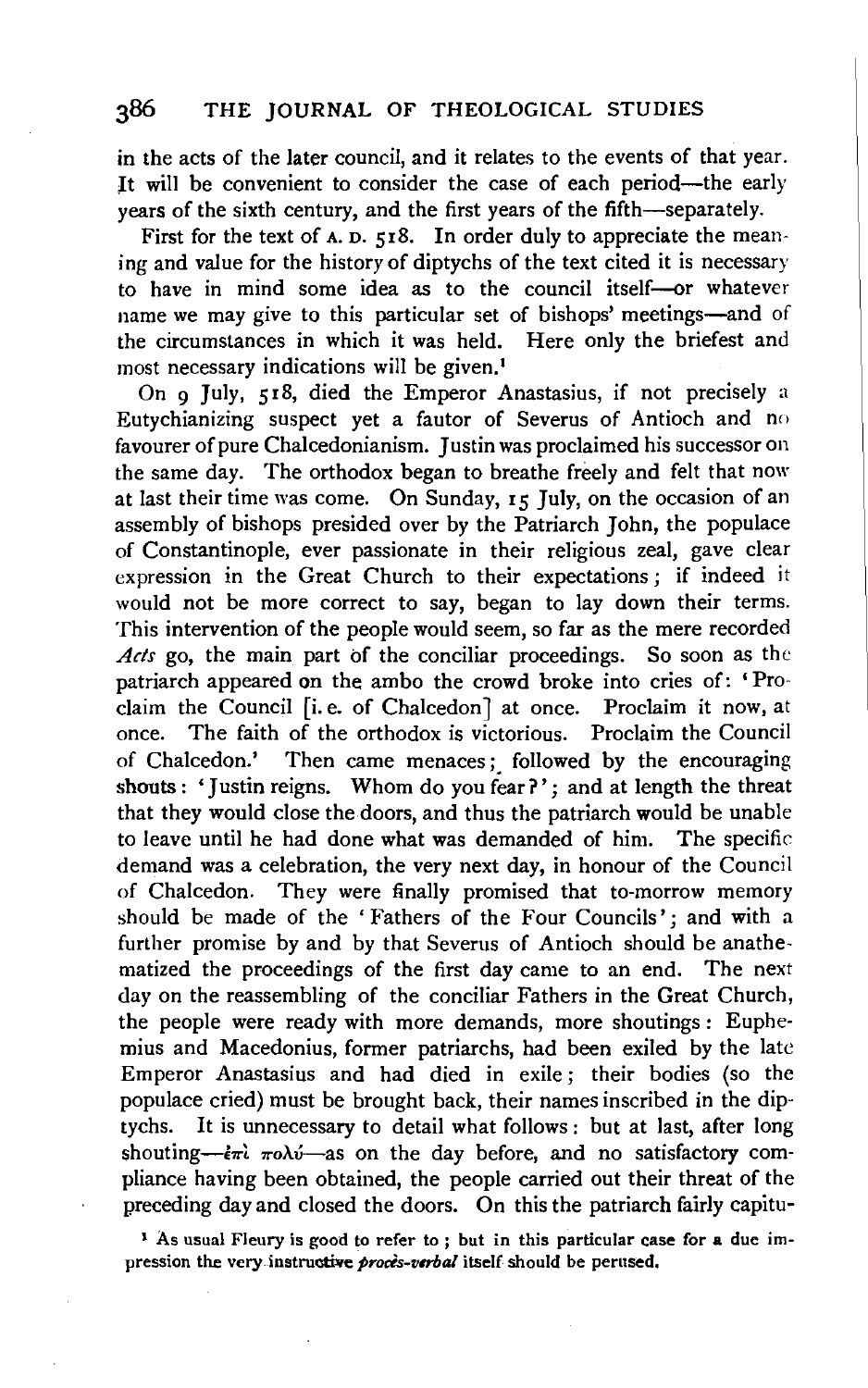lated; for ' the most holy and most blessed Archbishop and Oecumenical Patriarch John (so say the Acts), taking the diptychs, ordered the four General Councils to be enrolled on them, and the names of the deceased archbishops of the imperial city, Euphemius and Macedonius of worthy memory, and of course of Leo, late archbishop of Rome, also'. Then the people as with one voice sang out the first verse of the *Benedictus*  (Luc. i 68) and continued for a long time singing it antiphonally from side to side (επι πολλην δε ώραν άντιφωνούντων εκατέρων τῶν μερῶν) until at last the cantors began the Trisagion, $<sup>1</sup>$  when all the people kept quiet</sup> and listened to the Trisagion ; and after the reading of the holy gospel, the divine liturgy proceeding in the usual way, and the doors being shut and the holy creed as customary said, $2$  at the time of the diptychs the whole body of the people quite quietly made haste to surround the altar, and as soon as there were read out by the deacon the names of the said four holy councils, and of the Archbishops, of holy memory, Euphemius and Macedonius, and Leo, all cried out with a mighty voice, 'Glory be to Thee, 0 God', and after this the divine liturgy was finished in all good order.

I should not myself have gathered from this narrative that we are

<sup>1</sup> The Trisagion in the Constantinopolitan mass is a song preparatory to the lections ; and the beginning of the Trisagion by the cantors was a sign to the people that the noise on their part must cease and the mass itself must now begin.<br><sup>2</sup> It is to be observed of course that the creed is by no means immediately sequent on the shutting of the doors. The introduction of the creed into the mass is involved in obscurities. That it was so introduced at Constantinople in the time of the patriarch Timothy  $(511-518)$  is on all hands agreed. But what creed? The ancient discussions on the subject may be neglected and we may come at once to the most recent. Opinion on the subject depends on verisimilitudes, congruities, and nice conjecture. Kattenbusch, whilst declining a formal discussion, is of opinion that the creed introduced by Timothy was the genuine Nicene text, implying that this was done with distinct anti-Chalcedonian intent, and that  $C$  (= 'Constantinopolitanum ', the 'Nicaeno-Constantinopolitan ',which is produced in the Acts of Chalcedon) first came into the mass at Constantinople in 518 *(Das apostolische Symbol* 11 note 20 pp. 739-740, and 232 note 71). Kunze on tbe other hand considers (and Kattenbusch agrees that it is not impossible) that Timothy introduced C. The title 'creed of the 318 ' used at that date does not of itself settle the question. It is easy indeed to see how in such a case this might (without loss of principle) be a polite concession by Timothy to the current of feeling of the people and monks of Constantinople which soon after his death was to carry everything before it. On either view it is the countenance given to C at Chalcedon around which interest turns, and it is easy to see how in this account of the triumph of Chalcedonianism the writer of the Acts of 518 should specially mention the creed. As usual Krazer *(De antiquis eccl. occid. liturgiis*, 1786, pp. 444-445) conveniently sums up and discusses the views of the earlier writers. He definitely states, what seems to be in Kattenbusch's mind, that it was at the very mass we are considering that C was introduced. If so, there is an obvious reason for the special mention of the creed by the redactor of the Acts of 518.

Cc<sub>2</sub>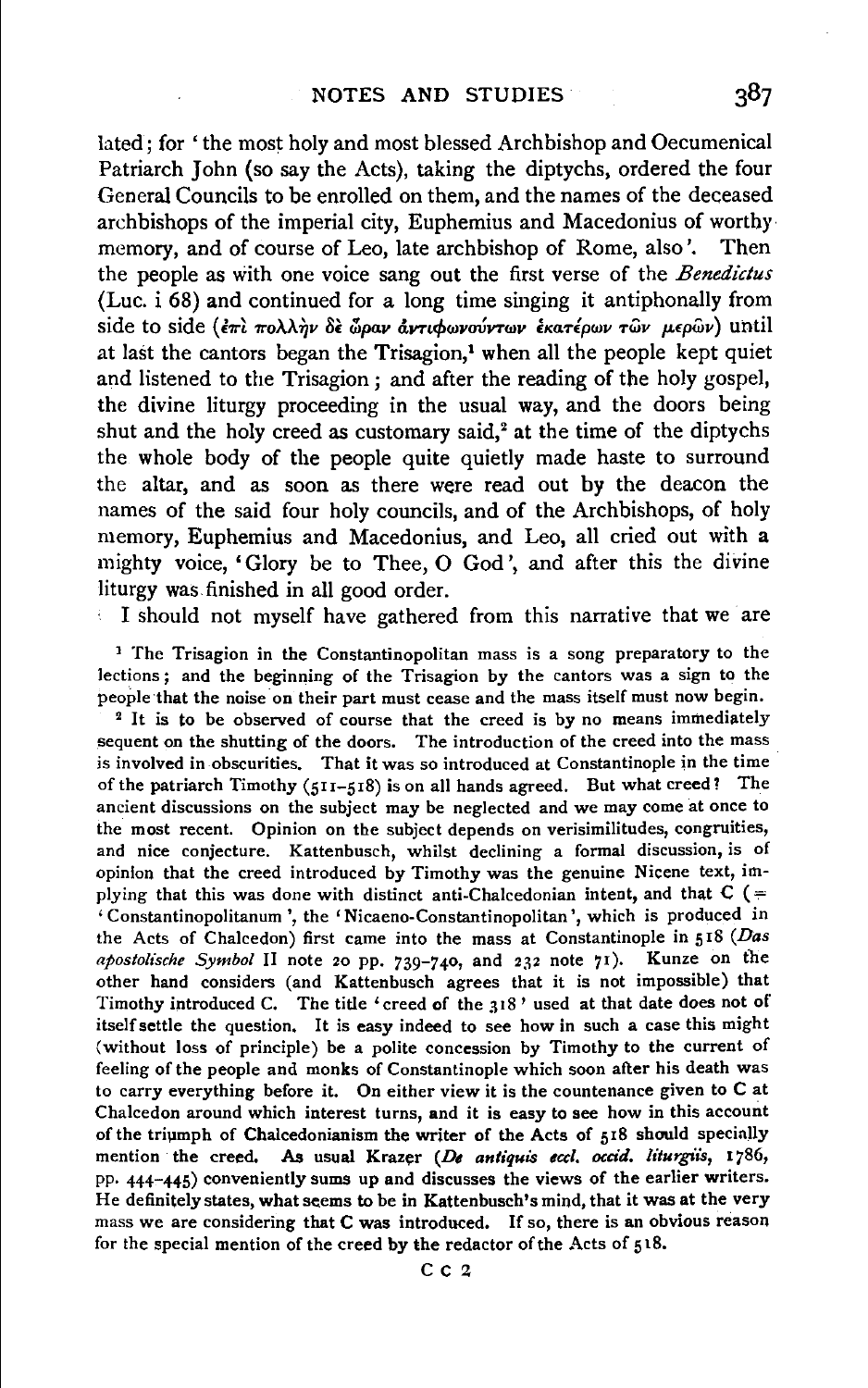here in presence of an account of parts of the liturgy immediately sequent on each other. I should have gathered indeed just the contrary; for there is, in the circumstances detailed in the narrative as a whole, a perfectly natural and obvious reason why the recital of the creed and of the diptychs in particular should be selected for special mention ;- simply because they are the parts of the celebration of the Mass of the Faithful which *are* pertinent, and the intervening parts are *not* pertinent, to the writer's special purpose.

But we can go further than this. The letter of the Patriarch John, of the date  $\overline{7}$  September 518, mentioned above (p. 384), relates precisely to this scene, to this particular mass, described in the *procesverbal* of the Council; and he expressly states that the diptychs were recited *tempore consecrationis* (see John's letter in Thiel *Epp. Rom. Pont.* p.  $833$ ; and, I suppose, in any of the editions of the Councils published in the eighteenth century).

We may, then, so far as I can see, safely and certainly indulge in the positive assertion that as in the middle of the seventh century so in the early years of the sixth the diptychs in the Byzantine Liturgy were recited, as they are now, just after the Epiklesis; and Br. Appendix 0 is to be corrected accordingly.

(C) It remains to see if the passage from homily 21 of St Chrysostom on Acts delivered at Constantinople ·in A. D. 401 witnesses to a different practice at that date. Mr Brightman says that he refers this passage 'to the diptychs with some hesitation' (p. 532. 57), and that it 'may refer to the litany during the fraction' (p. 533. 3).

As so often in cases of this kind, it will be convenient for the moment to dismiss as a 'text' in 'proof' the passage cited by Mr Brightman (p.  $532$  note  $11$ ), and come to it as found in its context, considering it in relation to that context. In homily 21 on Acts Chrysostom had been impressing on his people the utility of prayers generally, of alms also to the poor, and finally of  $\pi\rho o\sigma\phi o\rho a'$  for the dead, especially for those who had not been much good in themselves, or done much good for themselves, in this world. And then he says: 'It is not in vain that the deacon calls out: "For those deceased in Christ, for those who cause memorials to be made for them" ( $\kappa a$ )  $\tau a \sigma \nu \tau a s$   $\mu \nu \epsilon a s$   $\delta \pi \epsilon \rho$  $a\dot{v}$ των επιτελουμένων). He goes on to explain the surroundings, the conditions, in which this diaconal proclamation is made : ' The sacrifice is engaged, and all things are set ready; angels and archangels are present; the Son of God is present ; all [i. e. the clergy and people] stand with great fear; they [i. e. the angelic choirs, an evident allusion to the closing words of the preface] stand by crying aloud, all (else) silent. Think you these things are for nothing? ... and what is offered for the Church,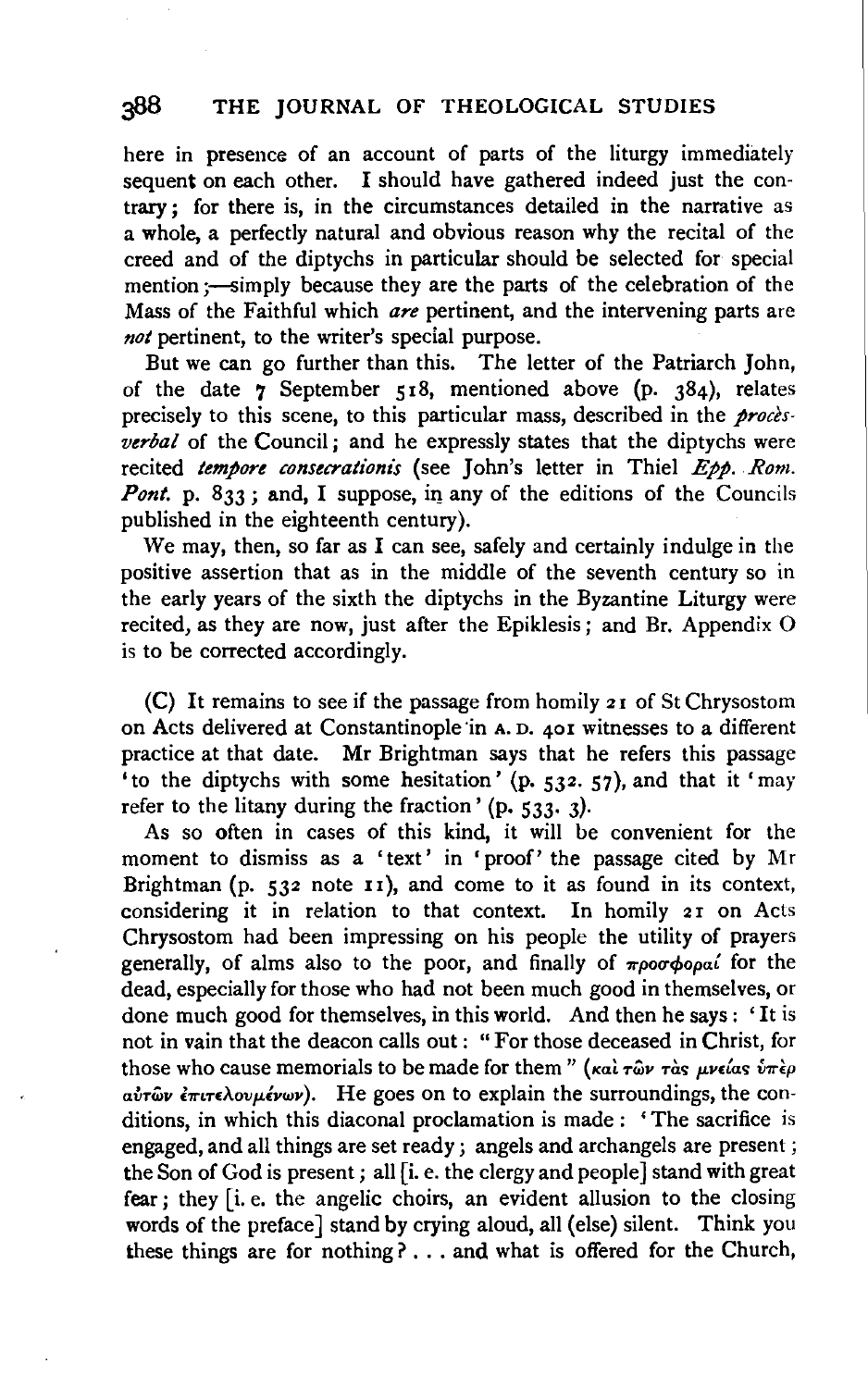for the priesthood, and for the generality  $2^{11}$  Then he passes on to the commemoration of the martyrs and says that it is a great honour for them 'to be named whilst the Master is present' ( $\delta\nu$ оμασθήναι του δε- $\sigma\pi$ *úrov*  $\pi$ *apóvros*)  $\ldots$  Chrysostom proceeds to enforce and illustrate his point by two examples thus : how whilst the emperor is sitting on his throne what the petitioner asks for he may obtain, but after the emperor has risen he will speak in vain. Thus, too, it is a subject of the greatest honour to all to be thought worthy of remembrance<sup>2</sup> whilst the Mystic Things lie set out (εως αν πρόκειται τα των μυστηρίων) . . . For as in an imperial triumph the companions in victory are triumphantly acclaimed [cf. the parallelism of the martyrs] and also those in chains are in consideration of the occasion set free, but when the time has passed he who has then obtained nothing gets nothing ; so too here : this is the occasion of the festal triumph : for it is said 'as often as you eat this bread you shew forth the death of the Lord'.

Let us take into account the various elements thus put before us by Chrysostom : first his general considerations on prayer and especially intercessory prayer; and then the scene he pictures, all silent in the presence of the Son of God Himself save for the voiceless song of the angelic choirs ; the illustrations he gives in order to enforce the lesson he would wish his people to take to heart as to the specially acceptable time for prayer and petition, the king on his throne, the emperor, amid his companions in victory, in his triumphal progress; the emphasis laid on the honour to the martyrs in being named, name by name, in the presence of their Master ; and all this to enforce his teaching as to the value of intercessory prayer for the dead to which the proclamation of the deacon specially summons the people. Taking all this into account I should not of myself-without some strong and clear arguments or reasons on the other side-have been disposed to infer that ' the tone' of St Chrysostom here 'reflects a moment of expectation like that immediately before the anaphora' (Br. p.  $533$ .  $1-2$ ). Quite the contrary : if I had from the tone and matter of this homily to infer anything as to the place of the diptychs in the time and church of the preacher, I should have said, and with some feeling of assurance, that it was some point between the consecration and the communion. If, of course, there were evidence that subsequently to the date of the homily, A. D. 401, the diptychs in the liturgy of Constantinople were recited in the pre-anaphoral part of the mass, this I conceive would be an argument or reason such as is. mentioned above. Seeing, however, that

<sup>1</sup> Ral *T*d  $\delta$ *n* $\epsilon$ *p*  $\sigma$   $\delta$   $\pi$ *Anpwuaros.* Cf. in the Clementine Liturgy, in the litany after the canon: ύπερ . . . παντός του πληρώματος της εκκλησίας (Br. 23. 31).

<sup>2</sup> It is well in passing to note the distinction between this expression ( $\tau \delta \mu \nu \eta \mu \eta s$  $\hat{a}$ *ξιοῦσθαι*) and that used *(δνομασθήναι*) in regard to the martyrs just above.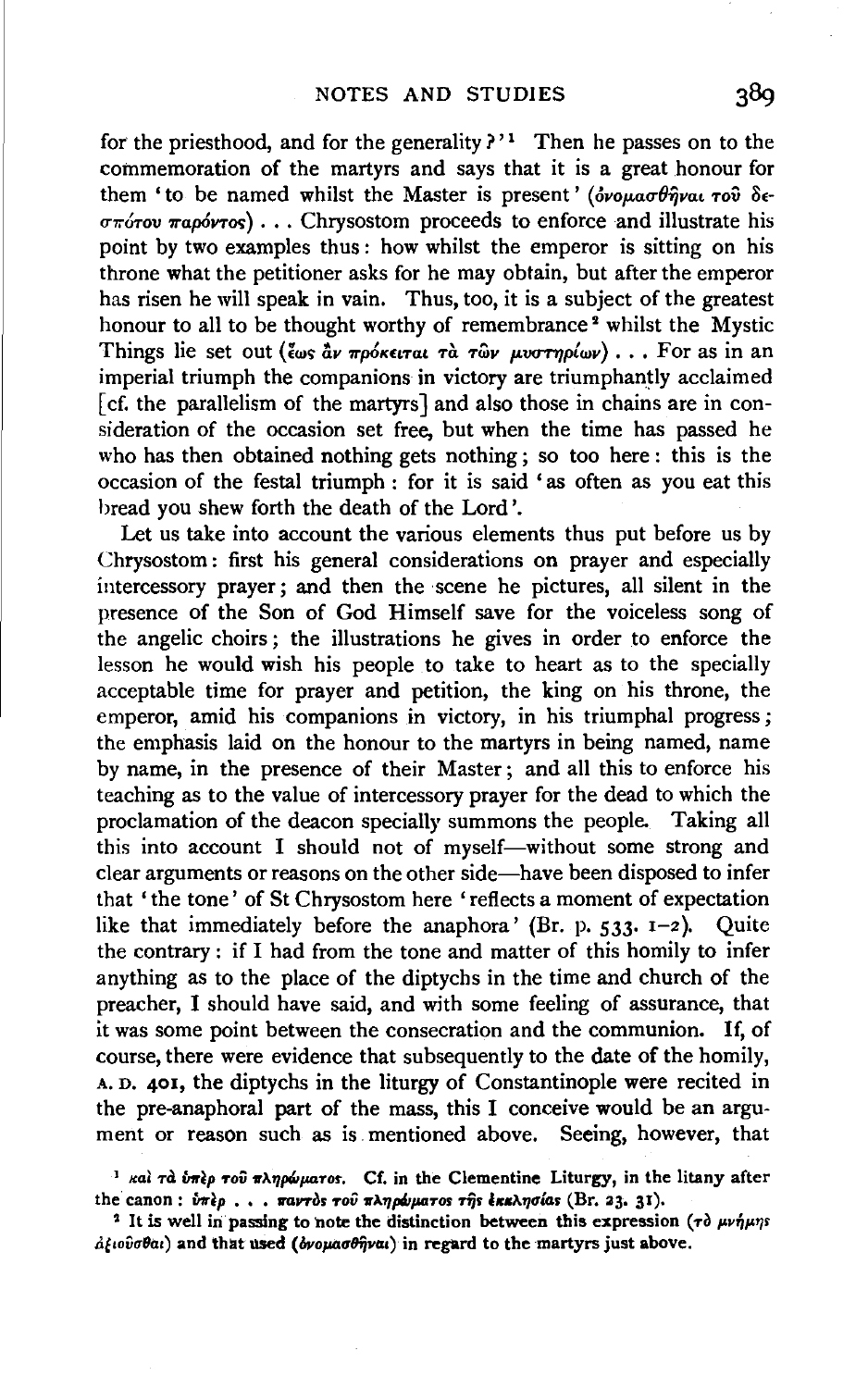at the present day and ever since the end of the eighth century (cf. the Barberini MS of the liturgy of St Chrysostom of that date), that in the middle of the seventh century, and that in A. D. 518, the diptychs were said just after the Epiklesis, I think the only reasonable inference from Chrysostom's homily is that in A. D. 401 the names of the martyrs were in the liturgy of Constantinople said, and the deacon's proclamation made, after the consecration.

As a conclusion of the whole matter it is, I think, certain, so far as evidence exists on the subject, that at no time, from the beginning of the fifth century, were the diptychs said at Constantinople in the preanaphoral part of the Mass but only in the anaphora itself and after the consecration.

This ends what I have to say, at all events for the present, as to the diptychs in the Byzantine Liturgy. But I think it will be well before leaving this question to sum up in a few brief statements some of the conclusions expressed, indicated, or implied in Observation Ill of the Appendix to the *Liturgical Homilies* of *Narsai* as to the use generally of the diptychs (or public recital of names at the mass) in Western Europe and the East; Africa being for the time left out of account. I will endeavour by the form of phrasing adopted to indicate the conclusions which seem to me (to use the words of a recent and illuminating writer) warranted by 'knowledge-knowledge' as distinguished from those arrived at on 'belief-knowledge'. The statements are as follows: $-$ 

(a) So far as I can see—and the case seems to me *clear*—the practice of reciting at the altar the names of 'offerers' [i.e. of bread and wine to be used at the altar] is in the West a practice attested as already well established-for Spain, that is-so early as the very first years of the fourth century ; and such attestation continues up to the ninth in other regions of the West also. On the other hand I recall how I have not been able to find in the East any secure liturgical attestation of this at all.'

 $(b)$  The recital of names of persons deceased is first attested among the

<sup>1</sup> See, however, the *Testament* i 19. Rahmani (p. 189) already called attention to this passage, and considers the provision there made the 'origin of the diptychs '. From which I infer he was little informed as to the history of diptychs generally. He also calls attention to the fact that this tecital of names of' offerers' is not mentioned in the liturgy of the *Testament* (i 23); and, indeed, as we read the anaphora of that liturgy (translation by Dr Cooper and by the Bishop of Moray, pp.  $71-75$ ), it does not appear, though the formula is wordy, where the commemoration of the ' offerers' can come in; it can hardly be in the Invocation (ibid. p. 74 ll. 1-4). The note (ibid. p. 151, cf. p. 204) suggests that this is a 'commemoration of benefactors', 'probably the deacon's litany'. But this. too, seems to require explanations and elucidations which I do not find given.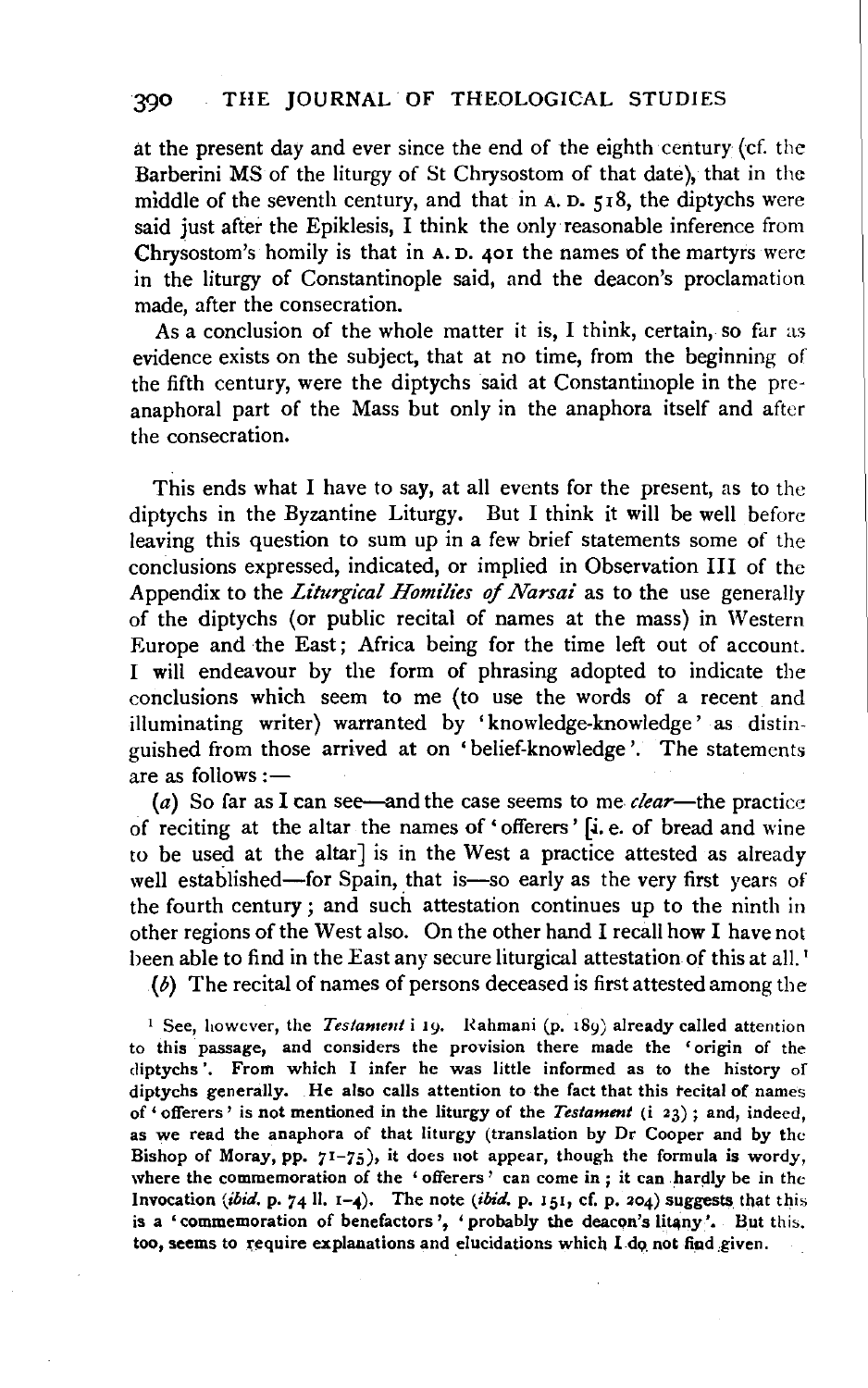(Greek-speaking) Eastern Christians-Jerusalem, Upper Egypt-about the middle of the fourth century. So far as there is any indication on· the subject at all, the practice would seem to have been at that date a novelty.

 $(c)$  There seems then, so far, a clear distinction between East and West, inasmuch as the earliest attestations in the West are connected with the living, in the East with the dead ; and, indeed, in Eastern, but still Greek-speaking, Syria even at as late a date as the end of the fifth century the names of dead persons only were recited.

(d) And there is this further distinction. In the Churches of Gaul, Spain, and Italy alike the names of the living mentioned at this early period as recited at the altar (or ' in the mass') are a defined and specific class-' offerers'. This is a permanent tradition witnessed to (particularly in Gaul) in the still extant official mass-formulae. Though information as to what determined in the East the recital at the altar of the names of living persons is slight and unsatisfactory, one thing is certain, namely, that these were not the specific class so consistently attested in the European West.

(e) But it may be said that the practice of the offering by the laity of the bread and wine of sacrifice disappeared in the East (at least in the Greek-speaking Eastern Churches) generally before the end of the fourth century. Quite so. But it still remains true that the entire absence in the East (so far as is known to me; cf.  $(a)$  above) of record or evidence of the recital of names of 'offerers' (i.e. of the bread and wine for use in the mass) is significant as in its bearing on  $(b)$  above so also on the distinction drawn in  $(c)$  above between the early practice of East and West as to the recital of names generally.

(/} Moreover, there is something else that I ought to note in passing *:*  namely, that whilst the early documents of the three West-European regions mentioned are in agreement and consistent as to recitals of the names of 'offerers ', differences are as a fact observable in their liturgies as regards recital of names of dead. In Gaul ordinary dead persons only, 'our dear ones', are specified in the 'nomina' prayers.<sup>1</sup> In Spain the names of ' saints' also are recited, and in the prayers in which this is attested<sup>1</sup> the same sort of distinction is specifically drawn between 'saints' and the ordinary dead as was drawn by St Cyril of Jerusalem. In Rome the names of dead recited in every mass were those of 'saints'; whilst our earliest evidence on the subject—confirmed by the omission of the ordinary *'Memento* of dead' in some of our earliest manuscripts,

<sup>1</sup> I conceive that such mention of saints as is found in the 'nomina' prayers of e.g. masses iv and xi of *Richenov.,* masses v, vi, &c. of *Goth.,* are quite different in idea and purpose from e.g. that in *M06.* (ed. Lesley), a7. 83, 345· 9; and that the mention of a saint in the Gallican prayers cited has (obviously) nothing to do with the question of the diptychs.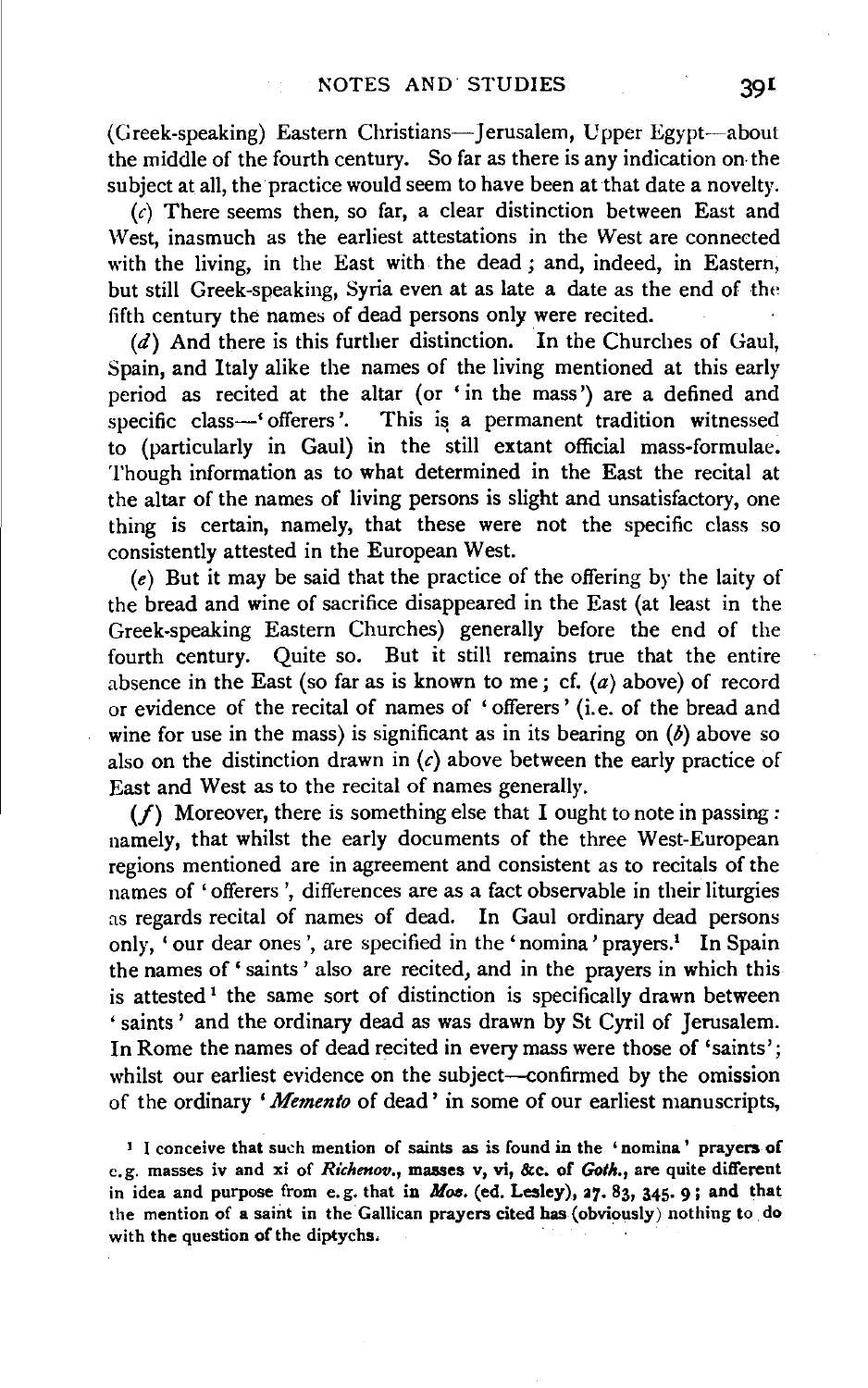a  $\alpha$  the tensor of the tensor of the present Roman canon itself-tells  $\alpha$ us that **the** *'neight* was the tend of the present Roman canon itself—tells us that this 'Memento of dead' was not said on the days precisely of regular public assembly and the solemn mass, that is Sundays.

I should prefer, provisionally at all events, to think that these variations in regard to recital of names of the  $dead$  in the three regions named of the West, as compared with their common agreement in a singular practice, namely, the recital of names of *offerers*, points, so far as the former is concerned, to a later and independent adoption in these regions of a practice imported or suggested from elsewhere.

So far then for the question of the diptychs. But the homily of So far then for the question of the diptychs. But the homily of St Chrysostom reviewed under IV (C) above, may not be thus easily dismissed. It is worth while to look at it again and observe its import; for the questions it raises will, if I mistake not, prove to be of crucial importance for the developement of Christian liturgy, and to touch the very principles of divine worship and the rationale of the eucharistic service itself. de itself.<br>As said this is wordhout this is worth repeating again and I think this world.

As said elsewhere—and I think this is worth repeating again and again-the true promise and even necessary condition of the solid progress of liturgical studies (in the state in which these studies are at present) is the examination and treatment of particular questions of detail, of practice, one by one-isolated as it were-each in and for itself, without concern for the bearing which the results of each particular enquiry may have on other questions. By and by will come the time for synthesis, and it will be seen if and how the results arrived at along various lines of enquiry fit into each other. An incidental advantage of this course lies in the opportunity of our individual progress, each one for himself, in the art of distinguishing between our actual state of knowing and not knowing, which the broad treatment of large subjects, or the summary treatment in gross of documents individually complex, can never afford. But, above all, this method gives promise, if duly observed, of some corrective to our liableness to view questions of early liturgy through the mists of inter-confessional Christian disputes instead of in the dry light of mere unimpassioned historical enquiry and critical investigation. Ical enquiry and critical investigation.

In the present case, however, so far from approaching on this plan the little problem I propose next to investigate, and excluding from the mind the idea of results and their bearings, I intend in this Comment to try first of all to bring out as clearly as I can how the enquiry bears on the general question of the principles of divine service as exemplified in the Christian Eucharist, the Liturgy, or Mass.<br>The great problem presented by the history of Christian worship at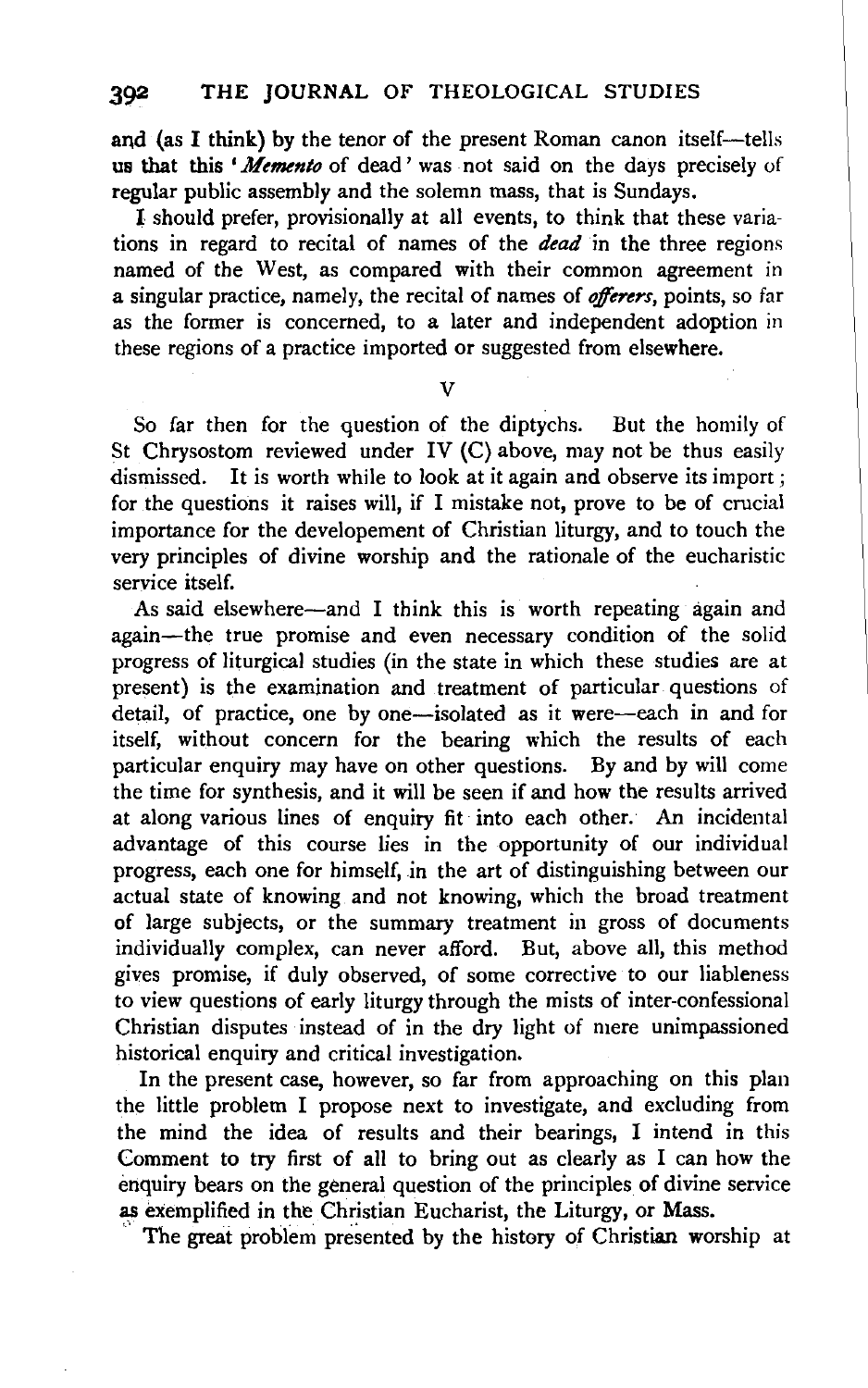large-looking at the matter especially from the point of view of the people and their relation to the service-is surely this: how is it that the primitive Christian Eucharist described by St Paul, the character of which the very abuses reproved by him only serve to emphasize, has become the High Mass of the basilicas of Rome or of the cathedrals of St Petersburg?<sup>1</sup> I know it is easy to make summary answer to such a question, for instance, thus : because the eucharistic service is of its nature a service of laud and thanksgiving. But an answer of this kind does not solve the historical question or explain the actual concrete facts. If we are to come to an understanding of the matter, we must never, as I conceive, dissociate it in our minds from the worshipping people, what they are doing, what they are thinking ; what effect words and actions proceeding from the clergy are having on them, in them. What a recent writer has said of another and even more momentous problem of Christian history holds good of traditional worship. The developement it has undergone does not proceed from definite and considered design; it takes its own course irresistibly as though by a natural law but always without breach with the past. In spite of the intervention of this or that great personality here or there, at this time or that, the developement is really dominated by the religion of the many, of the mass of the common Christian people, pressing forward as if instinctively, and it combines an unceasing slow progress of change with a tenacious holding fast of what has been inherited. The change whilst thus irresistible and ever in progress comes without observation, without any suspicion perhaps, and certainly without conscious anticipation of the broad results that will ultimately manifest themselves. Where early liturgy is concerned generally, but especially in matters that the lapse of ages shews to be of most decisive and weightiest import, the change too is most commonly without regular and clear contemporary note or record.

But, on the other hand, though it is very real, we must beware of exaggerating this latter difficulty. We have at least three early sets of formal addresses to newly-baptized Christians delivered within the ensuing Easter week ; and fortunately, too; a good part, indeed the greater part of our best material consists of homilies, sermons, popular addresses. In order, however, duly to understand and appreciate these

 $1$  Of course on the principles of Fr Baumgartner for whom here the critical passages of St Paul do not relate to the Eucharist, or of Dr Probst for whom the Liturgy of the Apostolic Constitutions was substantially the Liturgy bequeathed to the Church by the Apostles, or of Bishop Rattray for whom the Liturgy of St james substantially was just as primitive, the question put in the text does not arise. I do not understand what would be the position of the Bishop of Moray (see his *Ancient Church Orders* pp. 62 seqq.) on the question discussed by Father Baumgartner.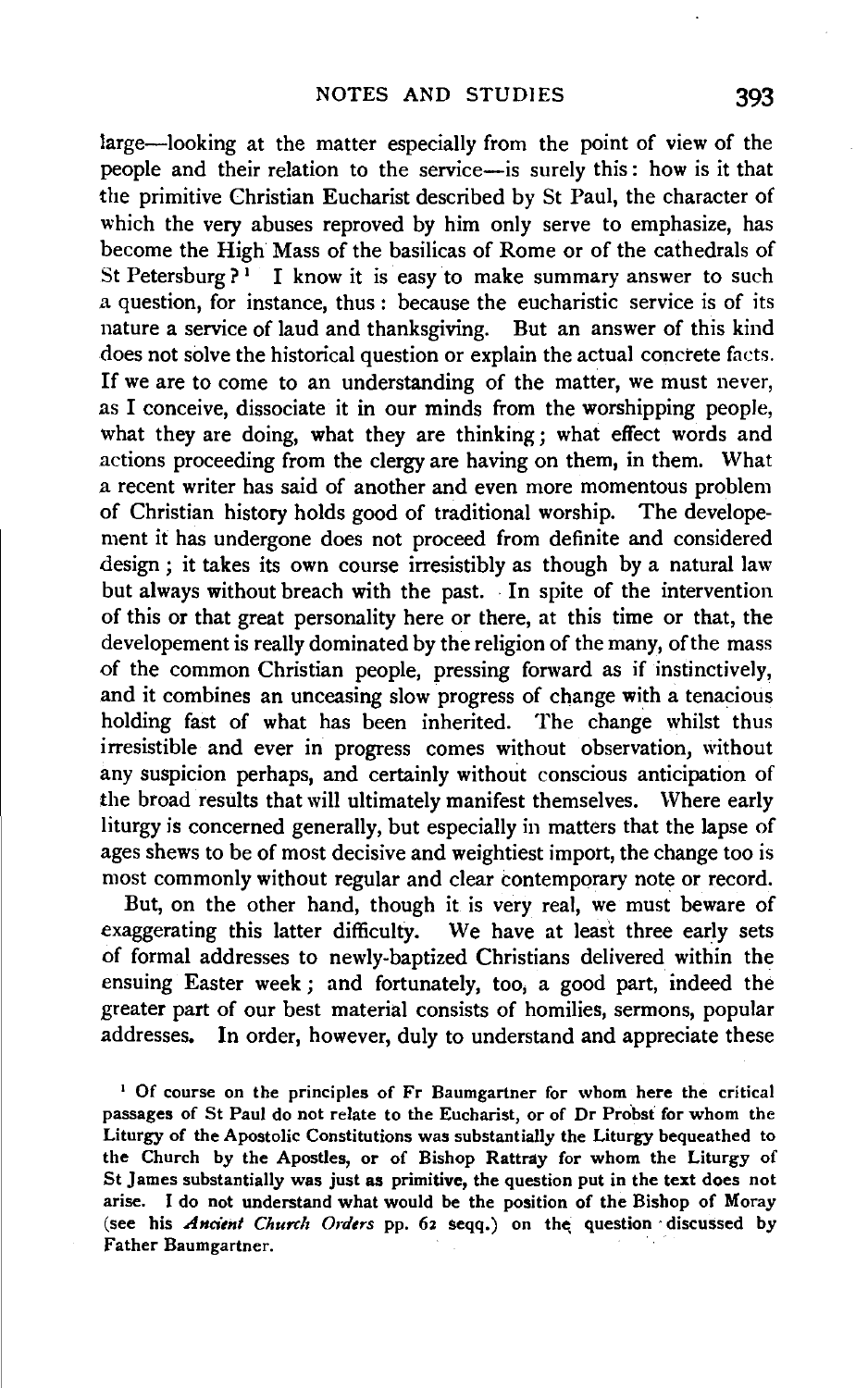### 394 THE JOURNAL OF THEOLOGICAL STUDIES

in regard to worship and the needs of the many, and what the many make of them, we must come down out of the sanctuary, even from the steps thereof, and from any high places whatsoever; we must, so to speak, disinterest ourselves in what is merely technical, ritual, professional, and taking our stand in the nave listen, as becomes those stationed there, with willing and receptive mind to the words of the eloquent preacher or easy and familiar instructor. Moreover, in the present case, the scene being Constantinople and the preacher Chrysostom, we must recall the peculiar religious disposition of the people (and the religious temper of the Christian people of Antioch was much the same kind), easily and well affected to what a recent writer has called, speaking of Constantinople at a later period, ' la devotion raffinée et élégante'. It was too the ready and fluent word that suited them, not close argument; the easiest appeal was to religious sentiment, not the reasonable mind; whilst with Chrysostom, it was the moral lesson, the pious affection that lay near to his heart, and his concern was not with the niceties of dialectics, or doctrinal discussion.

The general drift and the points of his homily 21 on Acts have been recapitulated above (p. 389). The point for consideration now is what must have been the natural effect on his hearers of all this falling from the lips of their pastor, their bishop-the effect on the minds of the willing, the good, the pious among them? For it must be remembered that the cold, the unwilling, the indifferent in the earlier course of change (however they may act as a conservative force and a drag by and by) do not count as an active factor in the developement of Christian worship.<sup>1</sup> What must the pious and devout, then, have felt to be the lesson they were intended by Chrysostom to draw from his insistence on the special efficacy of intercessory prayer  $\tau$ <sup>o</sup>  $\delta$ *co* $\pi$ *órov*  $\pi$ *apóvros*, now whilst  $\pi \phi \epsilon \sigma \tau \nu \delta v \delta \rho \delta \tau$  over  $\theta \epsilon \delta v$ ? I do not know whether Mgr Duchesne may have had this particular homily in mind, or only the drift of Chrysostom's general eucharistic teaching<sup>2</sup>; but if that writer's words may seem to come somewhat harshly and rudely on the ear, he yet, as I believe, justly and correctly sums up the inevitable result of that teaching on Chrysostom's well-disposed hearers when, in describing 'the Syrian

1 I should like to refer here to the last dozen lines of a paper on 'The Doctrine of the Eucharistic Presence and the Anglican Divines' printed in the *Dublin Review, October 1898, p. 336:* 'But if we are to understand,' &c. 2 See Observation II (' Fear and Awe') in the Appendix to Dom Connolly's

Liturgical Homilies of Narsai. In that place only the barest indication of the liturgical and religious value of the subject could be given. It ought to be worked out on a systematic examination of Chrysostom's homilies, and presented with a due sense of what this particular feature of Chrysostom's teaching must have meant for his people, and of the results which the spread of the ideas embodied in such teaching must inevitably, and eventually did in fact, produce.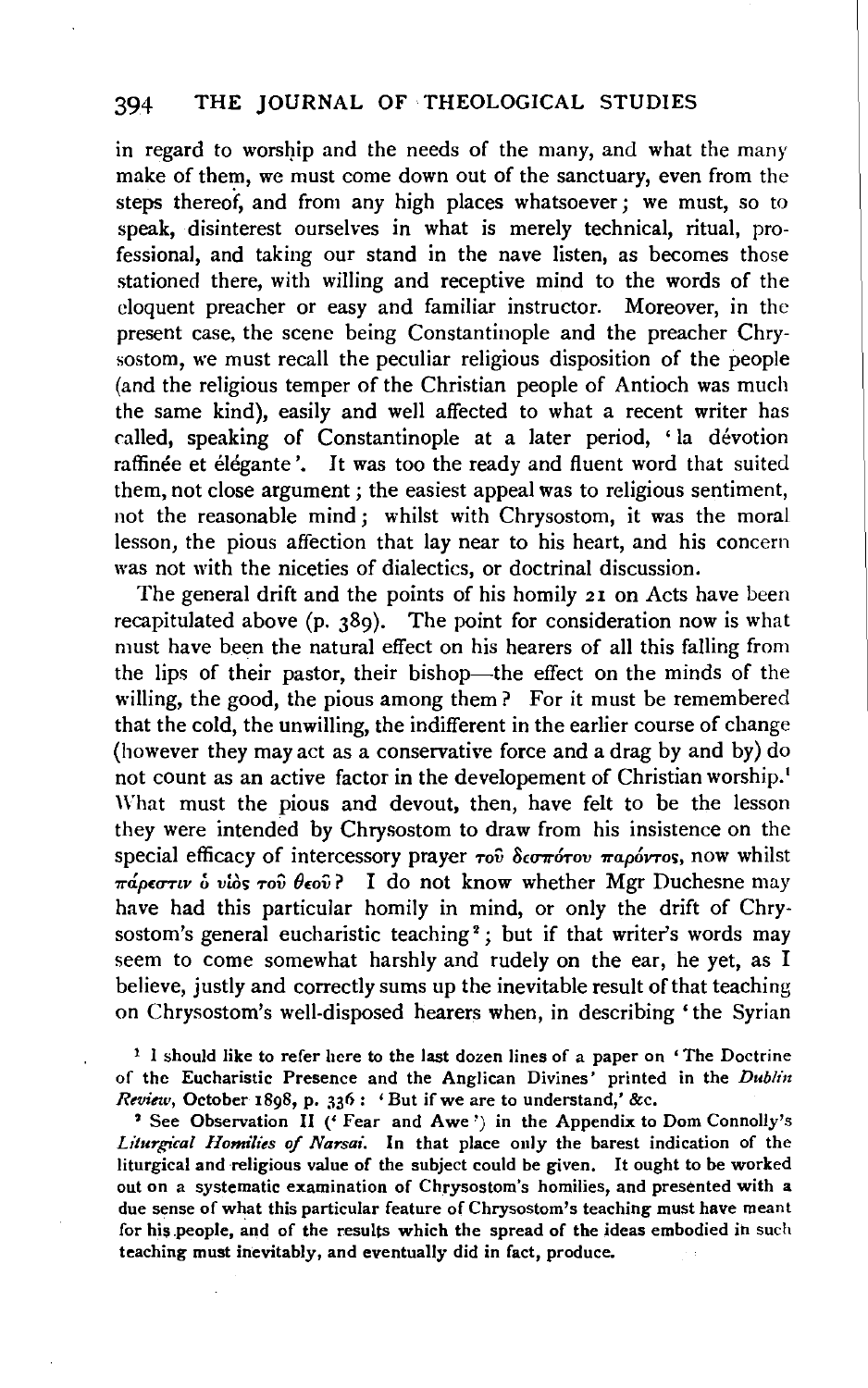Liturgy of the fourth century', he writes thus : (after the consecration) · T)le prayers are resumed, but directed now to the present and invisible God' *(Christian Worship, its origins and evolution,* first English Edition, 1903, p. 62). It is not to the point to object, or retlect on, St Chry· sostom's personal mind and intention-say, in regard to what is frequently called nowadays non-communicating attendance. The future was hidden from his eyes; and doubtless (to judge from other utterances of his) the eventual resultant was the last condition of things that he would have desired to bring about. But (as Mgr Duchesne so well sees) in Syria, already *le pli est pris;* and we have in the great preacher of Antioch and later bishop of Constantinople, in principle already, that type of Christian worship which (clothed in differing forms suited to the differing mental tone and religious temper of East or of West) has in the great traditional Churches of East and West alike become all-dominant, and is justly as well as conveniently indicated by the expression 'the devotion of the Mass'.

And now we can come to the particular question which I propose to submit to examination. It is this: What was the place in the eucharistic service of the 'Great Intercession'<sup>1</sup> in the earlier ages of the Church?' In the light of what has been said above, the bearing of this enquiry will I think sufficiently appear if we take two alternative cases. First, a service in which the passage from the consecration to the communion is direct and without intervening 'Great Intercession', such prayers as the people hear from the lips of the celebrant between the two acts of consecration and communion relating to and bearing on the communicants themselves and their approaching act of communion. Secondly, a service in which the consecration is followed by a 'Great Intercession'; whilst hearing this long-drawn prayer for all sorts and conditions of men, the mind of the people, at least those who are attending to and following the service, must naturally be drawn off from the direct thoughts of their own impending act of communion. Of these two types of eucharistic service, which would be the more likely to facilitate and induce that particular type of worship indicated by Duchesne which, as pointed out above, is actually all-dominant in the· traditional Churches of East and West alike? To say so much is, I think, to say all that is needed here, and sufficiently shews that the enquiry as

 $<sup>1</sup>$  This is the name given to the prayer in question by the liturgical systematists</sup> of this country; in Germany the term adopted by some is 'allgemeines Kirchengebet', by others 'Gemeindegebet', or even 'Fürbitten' merely. If the expression were not clumsy to use the best title would doubtless be: 'Prayer for all sorts and conditions of men.' I should prefer, as at once practical for use and fairly descrip· tive, the term ' General Intercession', but think it best, for avoidance of confusion, to acquiesce in the chosen terminology of the systematists.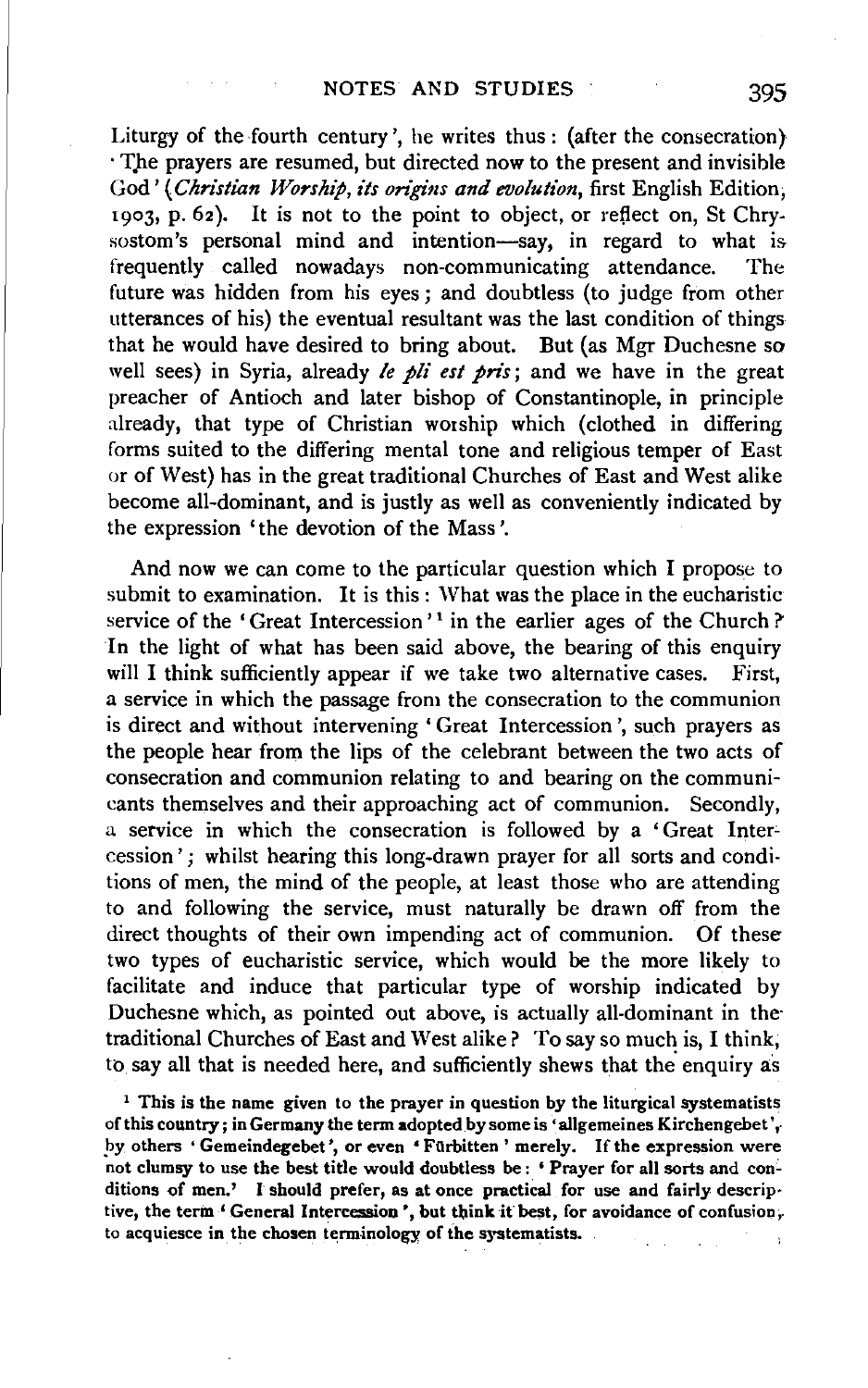to the place of the 'Great Intercession ' in early liturgy is not otiose, or a mere subject of curiosity as to indifferent matter of fact. When the enquiry is closed and its results are before us, further observations and reflexions may appear called for. But that it may be entered on generally without risk of ambiguity or vagueness, and that the survey I propose to make of the liturgies may not be interrupted by the examination of one subordinate question, two points must be dealt with, in the briefest and most elementary way. These are: (1) the mutual relations of the 'intercession' and the 'diptychs'; (2) the relations of the anaphora of the Ethiopic Church Order and the Abyssinian Liturgies. What has to be said on these two points shall be thrown into a separate Comment.

#### VI

(r) The non-expert may say something of this sort: 'When I read the printed liturgies (see Br. pp. 93-95, 169, 224, 228-230, 275-284,  $438-442$ ) I am at times puzzled to know whether I am reading "intercession" or "diptychs ". What, pray, is the relation and difference, in origin and meaning, between them?' This is not. I think, a vain question, nor a captious one. A further question may be asked : Mr Brightman prints pp. 5or-503 a diptych of Jerusalem of the twelfth century, p. 503 a modem diptych of the same church, p. 552 a Byzantine diptych of the fifteenth ; are we to understand that these were the sort of diptychs that were to be heard read out by the deacon in church in the fourth and fifth, or even sixth and seventh, centuries? Elsewhere I have called attention *(Narsai* pp. 121 seqq.) to Le Brun's mistake in regard to the silent recitation of the anaphora and the effect of Justinian's *Novella* on the subject. It is to be assumed then that, except in a few places, the priest in the fifth and sixth centuries, within the limits of his empire, recited the anaphora no less than the rest of the service so that he could be heard by the people. The intercession was part of the celebrant's prayers; the diptychs were said by a deacon. The question then is whether after the priest had said aloud the relative parts of the intercession and stopped for the reading of the diptychs, the names (as in the printed diptychs mentioned above) were prefaced by and as it were framed into liturgical formulae resembling those the people had already heard from the lips of the .celebrant ; or whether it is more reasonable to suppose that the deacon read out a mere list of names at the place or places in the intercession where the priest stopped that this might be done? Slight as are the extant records they all point to the conclusion (sec footnote 1) that in the· earlier period, and until the spread of the practice of silent recital .of the anaphora (canon), the diptychs consisted of a mere list of names,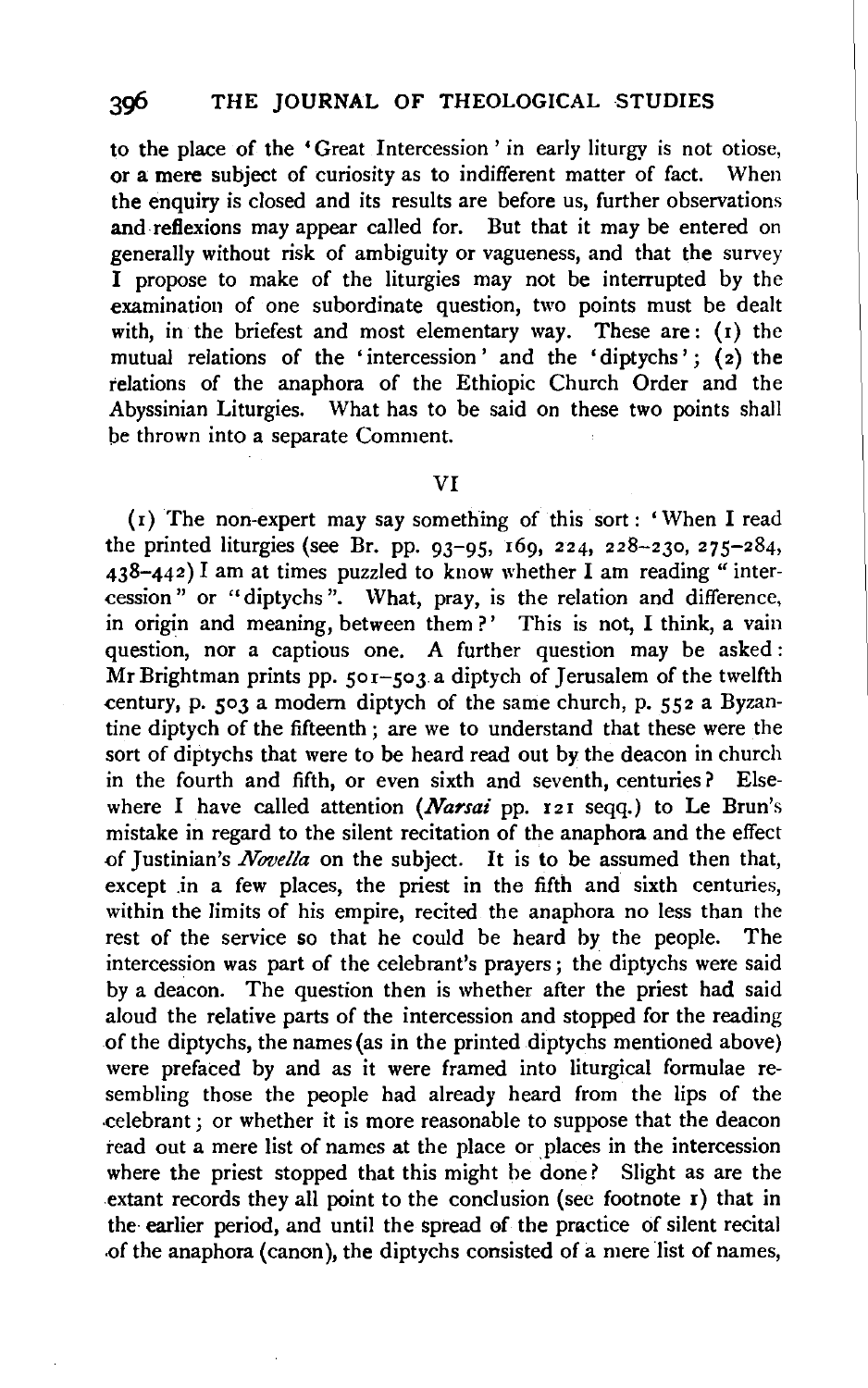the only addition being (since the names were read out in separate categories, bishops, priests, laymen ; dead, living) a simple title indicating each category.

So far, then, as the earlier period is concerned there can be no chance of mistake or confusion between 'intercession ' and 'diptychs '. The one is an integral part of the prayers said aloud by the celebrant, the diptychs a mere list of names read by the deacon.<sup>1</sup>

(2) In Observation VI of the Appendix to the *Liturgical Homilies*  of *Narsai* attention was called (p. 144) to the very general neglect in England of the labour bestowed on the early Church Orders by the late F. X. Funk of Tübingen. This was done with special reference to the anaphora contained in the so-called Ethiopic Church Order. In so doing I had no intention of implying any sort of assent to his opinions or views so far as concerns purely technical questions of liturgy. It must, I think, be said that this great scholar, this master of 'those

 $1$  (a) That only names were recited: see for Upper Egypt c. 350 Serapion *(Narsai* p. 101); for Rome, the *Gelasianum* for such time as the book was in use there *(Narsai* p. 100 note 2). (b) That the names were prefaced by a bare indication of ' category' : Mopsuestia in the sixth century *(Narsai* p. 107) ; Constantinople in the middle of the seventh *(Narsai* p. 104 note I). (c) On the other hand the Sicilian diptych, now in the Mayer Collection at Liverpool, which I should rather think of the time of Adrian I ( $772-795$ ), has a liturgical setting; so, too, the diptych from Upper Egypt of about the middle of the seventh century, published by Mr W. E. Crum  $(J. T. S. xi 67)$ . This may well indicate the adoption of the silent recital of the anaphora.  $(d)$  The text of the Barberini diptych, now in the Louvre, is of course quite of another class, and is, I conceive, the kind of document referred to in texts of the Roman canon like that of the Bobbio Missal, where it is said : • quorum animas ad memorandum conscripsimus vel quorum nomina super sanctum altarium scripta adest evidenter.'

The question may be asked how it comes about that in some of the liturgies referred to at the beginning of this Comment the priest secretly says what is clearly 'diptychal' matter, The answer doubtless is that this is one of those parallel developements found in East and West even though separated in communion. The priest by and by was not content simply to stand silent and listen to those parts of the service that fall to others, but must needs repeat to himself secretly what others said aloud.

Before dismissing the intercession and diptychs I may make one further remark. The Bishop of Moray *(Ancient Church Orders* p. 39) speaks of (what is evidently meant for) the Intercession as ' a litany-like series of petitions'. This expression may prove quite useful if we keep in mind the points in which 'litany ' and ' intercession' differed and agreed. The differences were  $: (a)$  that the 'intercession' was said by the priest, the 'litany' by the deacon;  $(b)$  that the priest's words in the intercession are addressed to God, the deacon's words in the litany to the people;  $(c)$  that as both were said aloud, the intercession and litany could not in accordance with decency and order be said at one and the same time. The point of likeness lies in the general sameness of subject-matter. It may be well also, when describing the intercession as 'litany-like', to be on our guard against any implication that the 'intercession' was modelled on and derived from a pre-existing litanic form of prayer.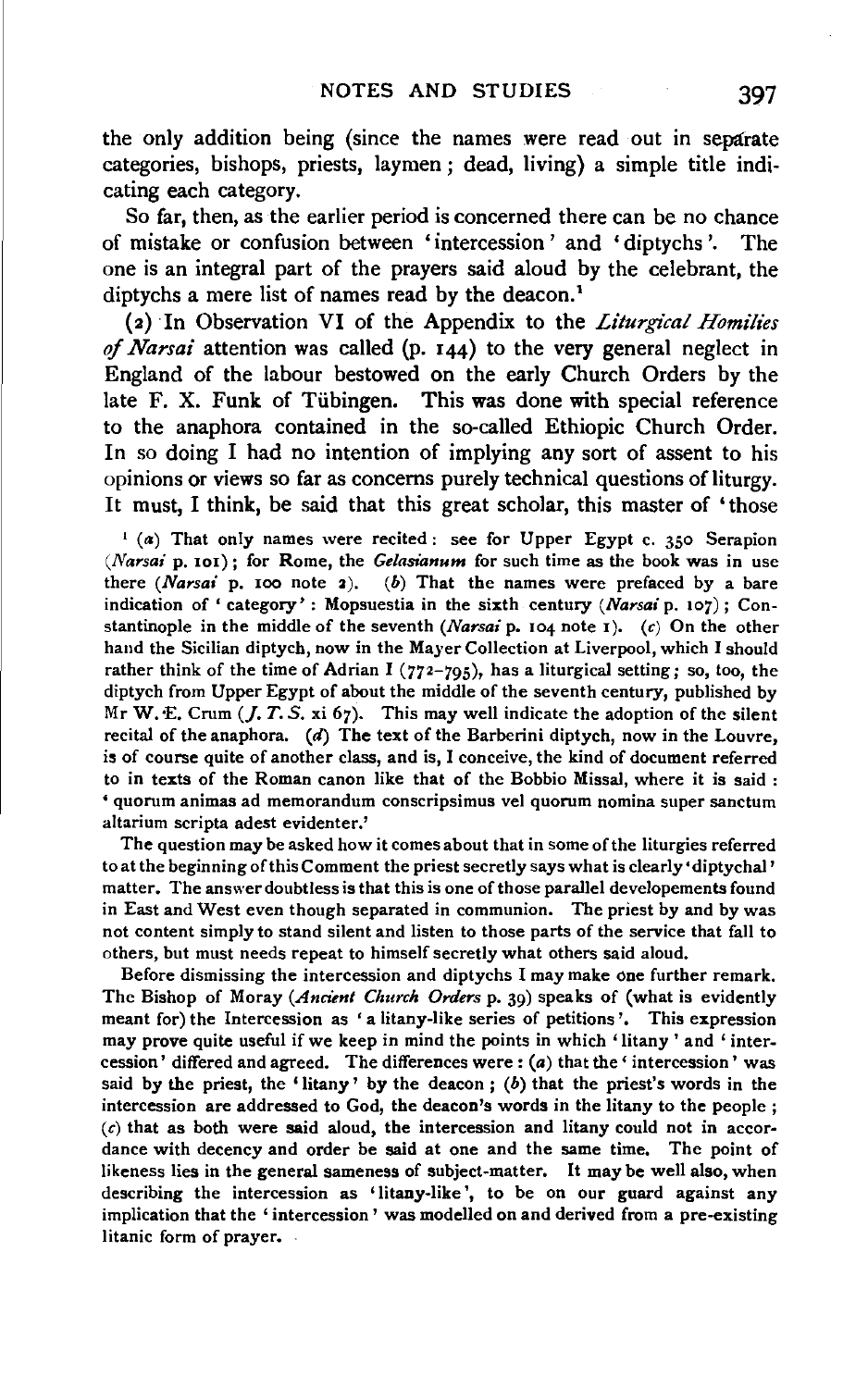who would know', whose word is so weighty, whose sense is so safe, in what concerns the beliefs, discipline, and history of the Church of the first five or six centuries does not, where questions of pure liturgy are concerned, maintain his usual level ; and the fault, as  $\overrightarrow{I}$  conceive, does not wholly or even mainly rest with him. I had already determined to take the anaphora of the Eth. Ch. 0. for a text on which to attempt the elucidation of more than one problem of earliest liturgy. At present only a very simple matter is in question. Mr Brightman has long since in his volume of the *Eastern Liturgies* (p. lxxv ll. 28-31) called attention to the relations subsisting between this Church Order and the anaphora of the Normal Abyssinian Liturgy. But these few lines of small print seem easily overlooked, or perhaps forgotten, especially in view of the interest excited by the' Lost Church Order'.

All that I propose to do here is to repeat, but with more (it may perhaps be thought altogether excessive) particularity and in tabular form, Mr Brightman's statement of correspondence between the two documents mentioned ; together with references to the corresponding portions of the Abyssinian Anaphora of our Lord and of the Liturgy of the *Testament* in the version of these two last given in *The Testament* of *our Lord* by Dr J. Cooper and the Bishop of Moray ( 1902) pp. 245-248 and 71-7 *5·* It will only then remain to draw briefly the conclusions required for the purpose immediately in hand.

| Anaphora of |                                                          |  |                                                                                                                                             |  |
|-------------|----------------------------------------------------------|--|---------------------------------------------------------------------------------------------------------------------------------------------|--|
|             | Ethiopic Church Order.<br>$(Br. pp. 187-192.)$           |  | Abyssinian Normal Liturgy.<br>$(Br. pp. 228-244.)$                                                                                          |  |
|             | word $3$ .                                               |  | (1) Br. p. 189 line 19 word 1 to line 23 = Br. p. 228 l. 17 word 1 to l. 21<br>word $\mathbf{r}$ .                                          |  |
|             |                                                          |  | [Cf. Anaphora of our Lord : $p. 245$<br>lines 8, $10-11$ ; 246 lines 21-22.<br>Testament: p. 71 1. 32; 72 1. 2-4.                           |  |
|             | (2) p. 189 l. 23 w. 4 to p. 190 l. 1 w. 3.               |  | $=$ p. 231 l. 6 w. 4 to l. 7 w. 5.<br>$[A, O, L, 246, 22-23; Test, 72.$<br>$20 - 31.$                                                       |  |
|             | $(3)$ p. 190 l. 1 w. 4 to l. 2 w. 10.                    |  | $=$ p. 231 l. 11 to l. 12 w. 5.<br>$[A, O, L, 246, 34-35; Test, 72, 31]$<br>73.2.                                                           |  |
|             | $(4)$ p. 190 l. 2 w. 11 to l. 8 w. 4.                    |  | $=$ p. 232 l. 6 w. 2 to l. 12 w. 2.<br>$A. O. L. 246.36 - 39, 42, 43$ to $247.$<br>2; Test. 73. 2-6, 8-12.]                                 |  |
|             | $(5)$ Recital of Institution p. 1901.8 w. 5<br>to l. 12. |  | $=$ largely developed p. 232. $12-13$ ,<br>$17 - 22$ , $27 - 31$ , and 35.<br>$[A, O, L, 247, 3, 4, 5-6, 8; Test.$<br>$73.13 - 17.$         |  |
|             | (6) p. 190 l. 14 to l. 18 w. 9.                          |  | $=$ p. 233 l. 5 to l. 10.<br>[A.O.L. 247. 12-19; Test. 73. 19-20.<br>$21 - 23$ . Embodying the anamnesis<br>and prayer of offering which in |  |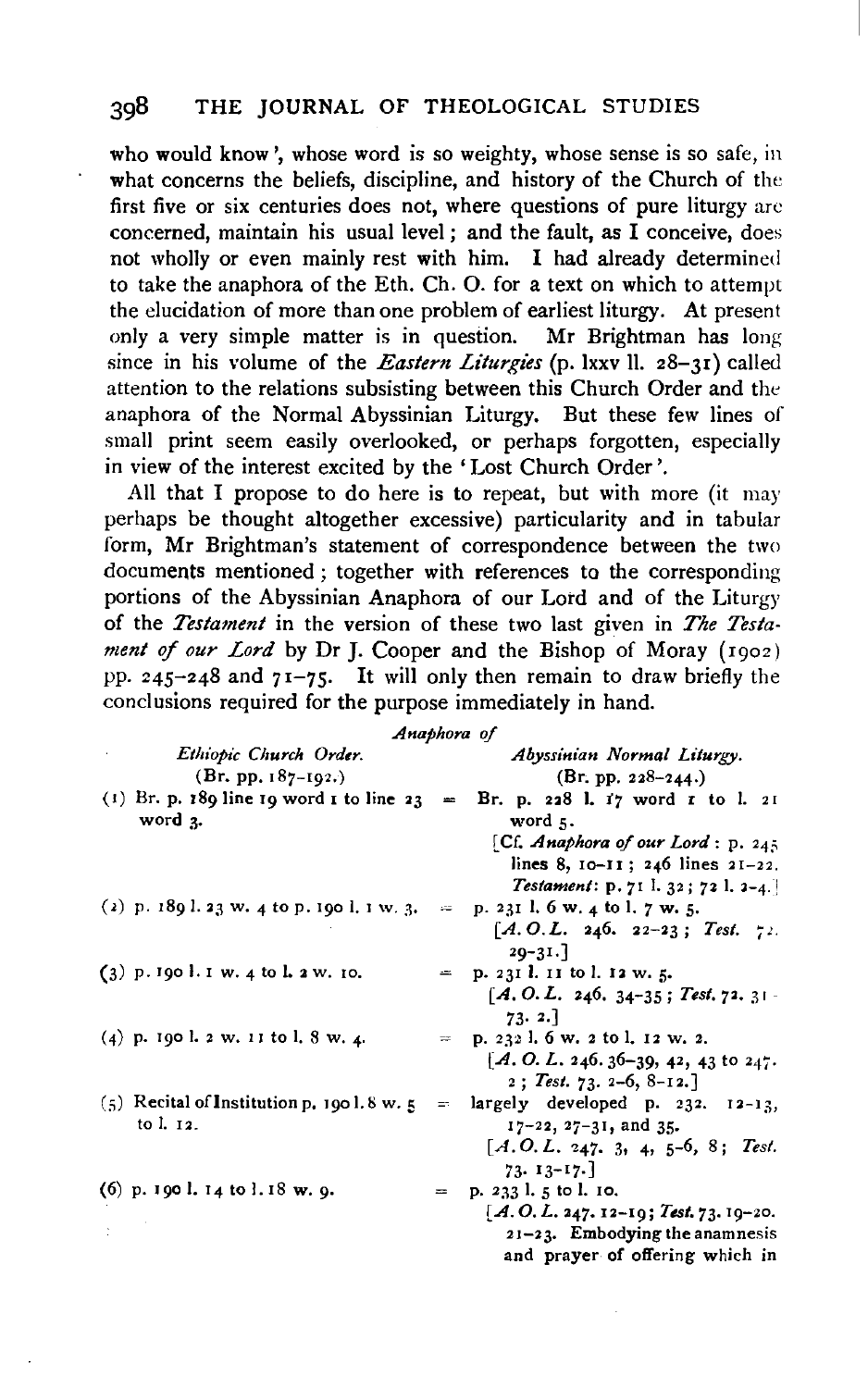| $(7)$ p. 190 l. 18 w. 10 to l. 21 w. 7. <sup>1</sup> |              | these two documents are ad-<br>dressed to the Second Person of<br>the Blessed Trinity.<br>$=$ p. 233 l. 26 to l. 20 w. I.<br>[For correspondence see $A, O, L$ .<br>248. $13-16$ ; Test. 73. 26-74. 5 and<br>$75.5 - 6.$ |
|------------------------------------------------------|--------------|--------------------------------------------------------------------------------------------------------------------------------------------------------------------------------------------------------------------------|
| $(8)$ p. 190 l. 37 to p. 191 l. 3.                   | $\leftarrow$ | p. 233 l. 15 to 20.                                                                                                                                                                                                      |
| (9) p. 191 l. 7 to 11.                               | $=$          | p. 234 l. 33 to p. 235 l. 3.                                                                                                                                                                                             |
| $(10)$ p. 191 l. 14.                                 |              | $=$ p. 235 l. 12.                                                                                                                                                                                                        |
| $(11)$ p. 191 l. 16 to l. 23 w. 10.                  | $\sim$       | p. 235 l. 14 to l. 22 w. II.                                                                                                                                                                                             |
| $(12)$ p. 191 l. 27 to p. 192 l. 5.                  |              | $=$ p. 237 l. 14-20 and 22-25.                                                                                                                                                                                           |
| $(13)$ p. 192 l. 10 to l. 16. <sup>2</sup>           |              | $=$ p. 243 l. 11 w. 6 to l. 17.                                                                                                                                                                                          |

It now only remains to draw the necessary conclusions :-

(a) The anaphora of the Ethiopic Church Order, in the state in which it is now found, is (as will be seen on verification by aid of the foregoing table) the basis of the anaphora of the Normal Abyssinian Liturgy.

(b) This latter simply *is* the former enlarged, enriched, and brought up to the level of (Greek-Eastern) Catholic practice. It is derived directly from the Ethiopic Church Order and without any intermediary. These two documents embody the ancient genuine and native tradition ·of the Ethiopic (Abyssinian) Church.

 $(c)$  A further observation has to be made. It has been stated (Cooper and Maclean *Testament, Notes* p. 167) that the Abyssinian Anaphora of our Lord 'is specially interesting as being the connecting link between the modern Abyssinian liturgy and the Testament'. This, in so far as it may imply that the Anaphora of our Lord is earlier than the Normal Abyssinian anaphora, is a misapprehension and historically a mistake. When the four documents used in the foregoing tables are drawn out into parallel columns, one conclusion-and one only-will I believe appear admissible to those familiar with textual investigation; namely, that the Anaphora of our Lord, so far from standing between the *Testament* and the Normal Abyssinian anaphora, is the anaphora of the *Testament* enlarged and enriched with materials drawn from the Normal Abyssinian anaphora. It is necessary to say so much in order not to be embarrassed in the survey to be made of Egyptian liturgies by a text

<sup>1</sup> To end of l. 23 is a doxology; in connexion with which, and the doxologies p. 191. 9-11, 24-25; p. 192. 14-16, I hope to give a detailed review of doxological history and practice in East and West in the third and fourth centuries. Page 190 lines 24-35 are a blessing of oil to which of course there is nothing to correspond in the Normal Abyssinian anaphora.

<sup>2</sup> The prayer of the Eth. Ch. O. with the title ' Dismissal' Br. 192. 25-33 evidently lies behind or is connected with the prayer in the Normal Liturgy Er. 243. 20-3 I with the title 'The Inclination '. The ' Dismissal ' prayer in this liturgy (p. 244) is quite different.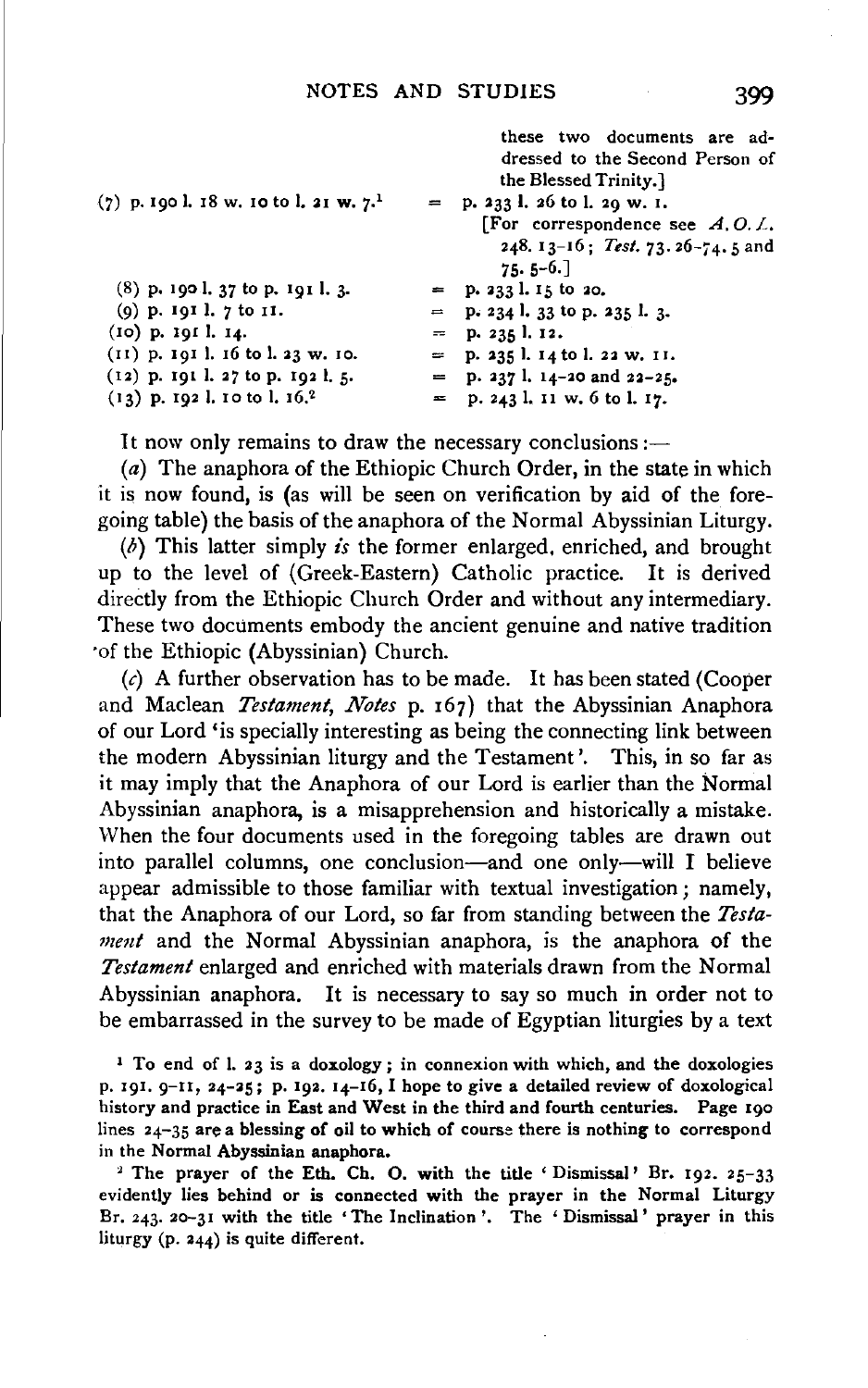which, however useful or interesting when resolved into its constituent elements, has no claim to be regarded as a liturgical witness for the place of the intercession in the early ages of the Church. The 'Anaphora of our Lord' therefore falls out of account. The relations between the anaphora of the Ethiopic Church Order and that of the *Testament* is a different question; but one that is of no concern here, and we may in the next Comment go forward with the investigation itself as to the place of the intercession in the eucharistic service.

#### VII

Since the foregoingComments IV-VI were in type, and indeed had received their corrections for the press, I have had the advantage of reading Mr Brightman's remarks (pp. 319-323 above) on my Appendix to Dom Connolly's *Liturgical Homilies of Narsai*. They shew me that it is desirable to give some further explanations on three points in order that my view of the case may be the better understood. The three points  $are:-(A)$  on St Chrysostom's Hom. 21 on Acts (see IV C above); (B) on the expression *tempore consecrationis* in the first letter of John of Constantinople to Hormisdas of Rome; and (C) on the *Kowat*  $\epsilon v_{X}$ *at* of St Justin Martyr (p. 322 above).

{A) When returning the proofs of Comm. IV-VI, which I had asked him to look over, Dom Connolly called my attention to Chrysostom's Homily 41 on I Cor. (a series delivered at Antioch in, so Bardenhewer suggests, 392) as parallel to Hom. 21 on Acts delivered some ten years later at Constantinople. I begged him to draw up a note on the bject; he complied with my request. That note, which I now print ith his permission, is as follows :with his permission, is as follows :-<br>
'On reading the proofs of your "Liturgical Comments and Memo-

randa", no. IV C, I was at once reminded of a similar passage of St Chrysostom which I had recently read in Syriac. This I soon found in an Appendix of Bedjan's *S. Martyrii, qui et Sahdona, quae supersunt omnia* pp. 87o-87I; and it turned out to be a Syriac translation of a passage from St Chrysostom's homily 41 on 1 Cor. (delivered at Antioch). The Greek of it is to be found in Migne *P. Gr.* lxi col. 361. As perhaps ou have not a copy of Chrysostom's works by you, I have copied out of enclose the relevant part of the passage :and enclose the relevant part of the passage :-<br>'... Ov yàp am *N*os ravra επινενόηται, ούδε είκη μνήμην ποιούμεθα των

 $d\pi$ ελθόντων έπι τῶν θείων μυστηρίων, και υπερ αὐτῶν πρόσιμεν, δεόμενοι του  $\dot{a}$ μνού του κειμένου του λαβόντος την αμαρτίαν του κόσμου, άλλ' ίνα τις *£VT£v(hv alrrol.<; yivryrat 1!"apap.vt1{a·* oUSt *p.a77JV* o *11"ap£0"TWS* T~ *8vULaUT7JPL"! TWV </>ptKTWV J1-VO"T7Jp{wv T£Aovp.ivwv {3oq.·* Y *1rf:p 11"aVTWV TWV olv* XpwT~ *KΕΚΟΙμημένων, και των τας μνείας υπερ αυτων έπιτελούντων. Εί γαρ μη*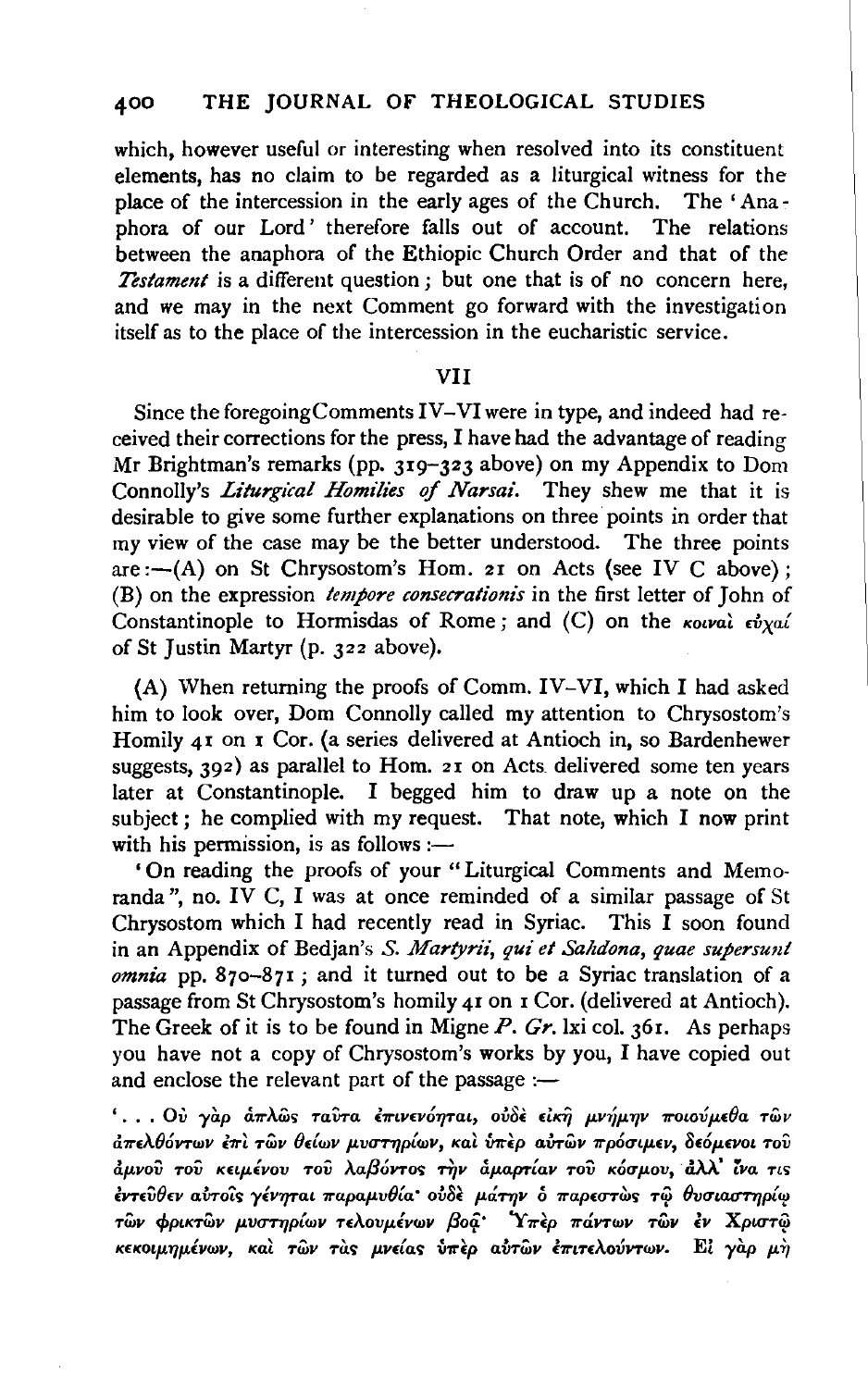$\hat{v}$ περ αύτῶν αί μνεῖαι εγένοντο, οὐδ' ἂν ταῦτα ἐλέχθη. <sup>Ο</sup>υ γάρ ἐστι σκηνὴ  $\tau$ à ήμέτερα, μὴ γένοιτο.  $\ldots$  Μὴ δὴ ἀποκάμωμεν τοίς ἀπελθοῦσι βοηθοῦντες, *Kai προσφέροντες υπερ αυτών ευχάς και γαρ το κοινον της οικουμένης K£tTaL KaOapuwv.* a,a. *TOVrO OappOVvr£'> V7T'£p* n; .. *olKovp.iV7]'> o£!Jp.£0a TOT£,*  Kat μετά μαρτύρων αύτους καλούμεν, μετά δμολογητών, μετά ιερέων· και γαρ ~V *uwp.a EO'JJ.£V a?TaVT£'>, Kllv Aap.7rponpa* p.(A7J *p.£Awv· Kat ovvaTOV 7T&VTo0£v uv-y-yv6Jp.7JV alrro'ic; uvvayay£'iv, a7TCJ TWV £lixwv, a?To TWV V7Tfp aliTwV otiJpwv,*   $d\pi\grave{o}$  τῶν μετ' αὐτῶν καλουμένων . . .

' This passage is worth bringing into connexion with the one from homily 21 on Acts. By the phrases *rov*  $\delta \mu\nu$ *ov rov kelpévov* and *rò kolvov*  $\tau$ ης οικουμένης κείται καθάρσιον St Chrysostom at Antioch seems to imply that the names of the departed were read, " with the martyrs, confessors, priests ", after the consecration. And I see that the passages in which these phrases occur are in fact cited by Mr Brightman (see his Appendix C, "Liturgy of Antioch from the Writings of St Chrysostom '', p. 474,  $30-32$ ,  $26-27$ ) as indicating a time (here for the Intercession) after the consecration. In view of this, is it possible that St Chrysostom at Constantinople uses *δνομασθήναι του δεσπότου παρόντος* with reference to a point of the service earlier than the consecration? Of the two homilies I should say that no. 21 on the Acts is the more pointed, and less open to doubts on the question whether St Chrysostom is thinking of the actual eucharistic presence of our Lord or not.'

With the exception of what is said below in footnote,<sup>1</sup> I do not know that I need add anything to Dom Connolly's words ; and I now pass on to the next question. •

(B) In reference to the letter of the patriarch John to Hormisdas (see above pp.  $384$ ,  $387$ ) Mr Brightman writes: $-$ ' It looks plausible, but one would like to know what was the Greek represented by *tempore consecrationis'* (p. 321).

First it is necessary to state in clear terms what is the *dubium* that we have to deal with. I should, however, say that I am not quite clear what is the exact point Mr Brightman aims at in taking his exception; but I presume it is of this kind : that the expression *tempore consecrationis* may be no evidence for any order, and may mean no more than 'what time the mass is celebrated', 'at mass'. Our *dubium* then I should

<sup>1</sup> In addition to what Dom Connolly says I should like to point out that the deacon's proclamation in both homilies, that on I Cor. at Antioch and that on Acts at Constantinople, is the same formula (cf. p. 388 above). H would seem then that if this proclamation is to be assigned at Constantinople in 401 to a point of the service before the anaphora begins and at Antioch some ten years earlier to a point after the consecration, some clear reason for this difference of treatment should be given.

VOL. XII. Dd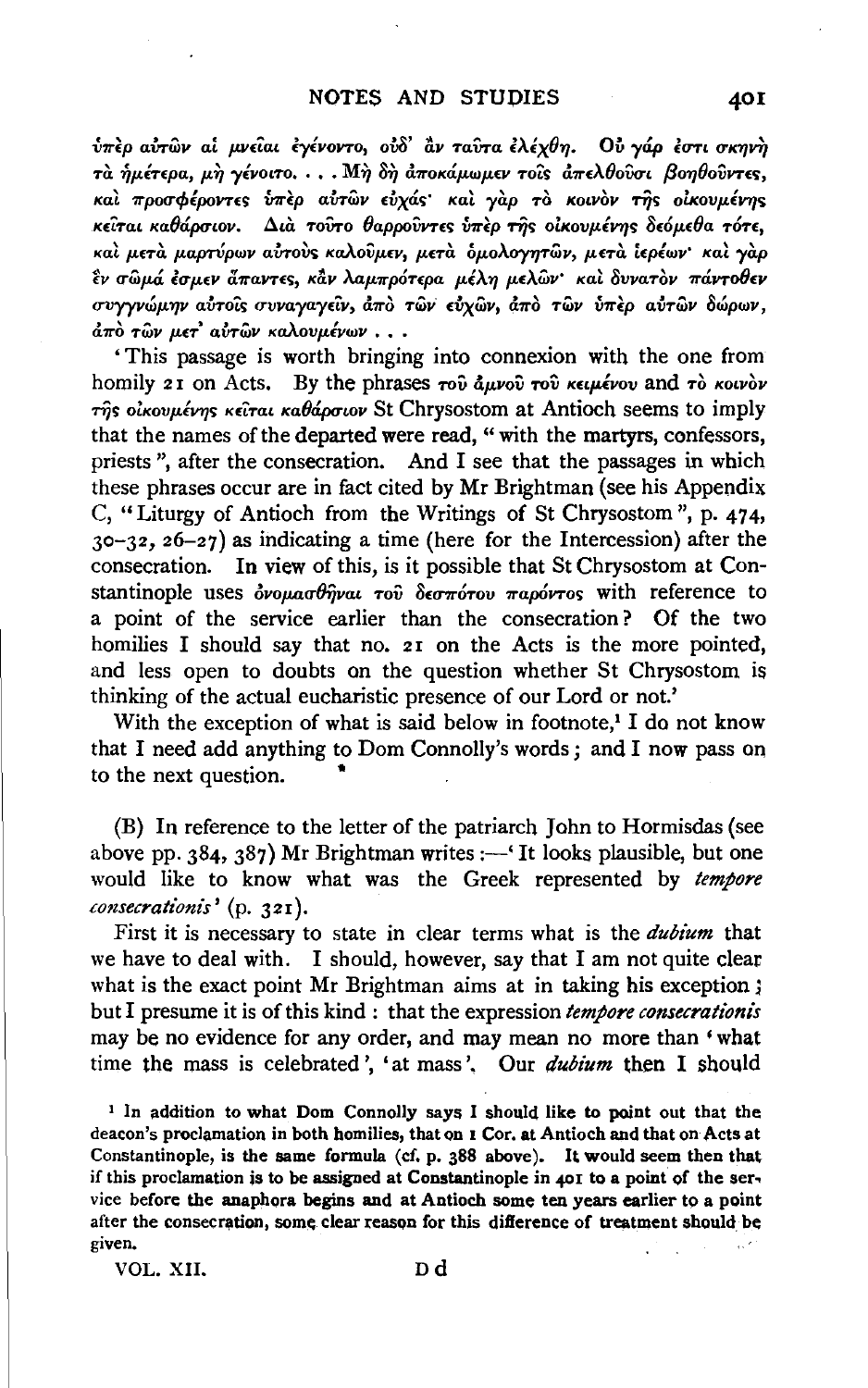### 402 THE JOURNAL OF THEOLOGICAL STUDIES

venture to state thus  $:$  'Is there reasonable ground for supposing that the Greek words rendered by the translator "tempore consecrationis" meant simply "at mass" ; or (if it be granted that some definite point of the mass is alluded to) designated some point in the service not in the anaphora at all but immediately before the anaphora began and immediately after the creed (see Mr Brightman's reconstruction, p. 528.  $27 - 529.5$ ?

As regards the former alternative I may observe that, so far as  $my$ knowledge goes, among the various terms used by Latin writers in the first six centuries to designate the mass as a service (or even the canon of the mass) 'consecratio' is expressly not to be found, whether at Rome or elsewhere.<sup>1</sup> And whatever this word would naturally imply to one who knew Latin and no Greek, one thing it would not mean to him, the' mass' in a general and vague sense as a 'service'.

We come then to the second alternative.

In *Homilies of Narsai* p. 111 I had said :- 'Although the original Greek is not extant, the fact that the letter is contained in the *Collectio Avellana* may preclude any exception that might be raised as to the translation.' By this remark I hoped to obviate the objection which Mr Brightman has made. But as I did not succeed in my aim, and as there is no probability, or indeed chance, that the original Greek of John's letter will ever be found, I must give reasons for my belief that the circumstances attending the preservation of the Latin version of this letter offer some guarantee for the accuracy of the translation.

The *Avellana* is a canonical collection, the latest document of which is of the year  $553$ . Nos. 1-104 of the 243 pieces of which it consists fall into five well-defined sections covering the period 366-514 along with a dozen documents of c.  $533-553$ ; Nos. 105-243 all relate to the short pontificate of Hormisdas (5I4-523). Maassen in I877 *(Sitzungs*berichte der kais. Akad. d. Wissensch., Phil.-hist. Cl., 85 pp. 249-250) pointed out that this second part of the *Avellana* could only have been put together by some one who had access to the archives of the Roman Church and actually used them. Since Maassen wrote great advance has been made in knowledge as to the history, condition, &c., of the

<sup>1</sup> It may be said for purposes of mere nicety that the nearest semblance of approach to such use that I know of is in canon 2 of the 7th Council of Toledo of 646 in which does occur the expression 'consecrationem coepti officii' (cf. canon 14 of the nth Council, 675). But this provides for the case of a priest falling ill whilst saying mass and for the completion of the service ; the word 'consecratio ' (even in the Spanish Latinity of that date) does not here mean 'mass' or 'service' at all. Of course the curious enquirer will, on the general question of ancient Latin names for the mass, consult, if he please, the liturgists, as for instance Bona *Rn-. liturg.* lib. i cap. 3·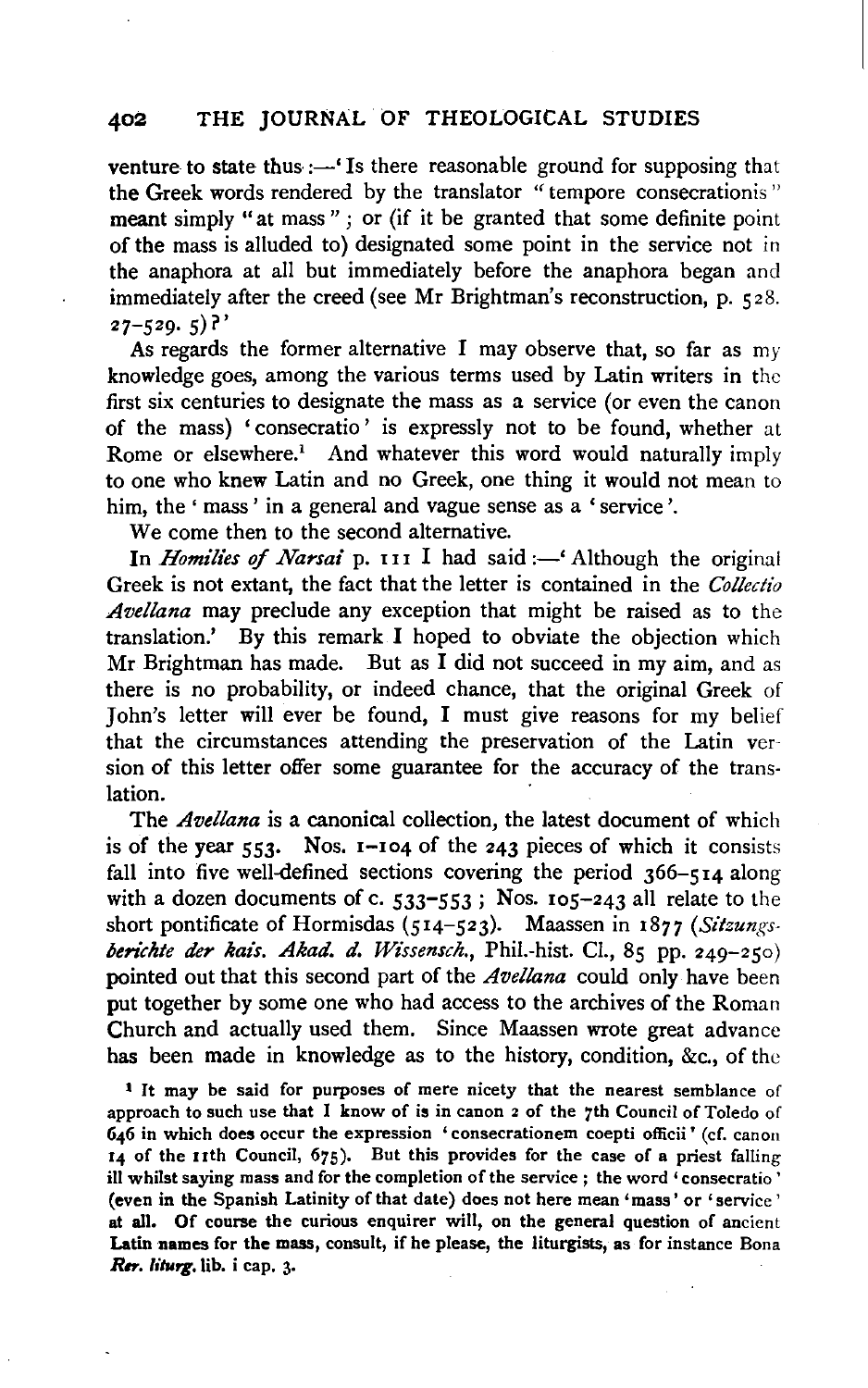archives of the Roman Church from the fifth century onwards. Otto Giinther, the recent editor of the *Avellana,* has put the whole question, so far as the period of Hormisdas is concerned, in a clear light, pointing out that the section relating to that pontificate (Nos.  $105-243$ ) stands on an entirely different footing from the rest of the collection ; that its compiler had actually used—'durchblättert' is the term he employs— Hormisdas's register throughout; and indeed shewing that this section of the *Avellana* is unique in giving us a close insight into the practice of the Papal Chancery. Any one who wishes really to understand the general question as to the source or authenticity of the text of the particular letter with which we are concerned must read pp. 1-66 of 0. Giinther's 'Avellana-Studien' (in vol. 134 of the *Sitzungsberichte).* The following are the considerations that concern us here. In the case of John's letter we have not to deal with a chance translation made we do not know when by we know not whom, a translation made by a private person for his pleasure, by one responsible to nobody for any blunders he may commit ; but the translation was made by a regular official of the Chancery whose duty it was to understand his business, the translation being intended doubtless for the use of the Pope in *hi's* current business, and certainly by and by for permanent record in the register of his pontificate. Next, simple as the letter may seem if we do not remember the circumstances, it was in reality a highly important document, as the first letter that had been addressed (so far as is actually known, and may be conjectured) by a patriarch of Constantinople to a pope of Rome for more than five and twenty years. Moreover the item concerning the diptychs was perhaps the most important item in the letter, for this act was (so far as the public was concerned) the outward sign and seal of a redintegration of amity; and a herald of the close of the schism which had for so long separated Rome and Constantinople, the first practical step indeed towards peace.

There is also another point of view : the order of the Constantino· politan mass which (as Mr Brightman's Appendices O and P-and, may I add, these Comments also-sufficiently shew) has to be so laboriously reconstructed to-day, must have been, indeed was, matter of common knowledge in Rome in the year 518. Although patriarch did not write to pope or pope to patriarch there was continual passingand that by envoys, messengers, agents of all sorts-to and fro between Rome and Constantinople on ecclesiastical business.<sup>1</sup> From whatever point of view it be looked at this particular letter in the translation that

<sup>&</sup>lt;sup>1</sup> The evidence of this is in the body of documents relating to the papal history of 500-520; for the time of Hormisdas generally, O. Gunther's 'Beiträge zur Chronologie der Briefe des Hormisdas' in *Sitsungsberichte* vol. 126 may be consulted.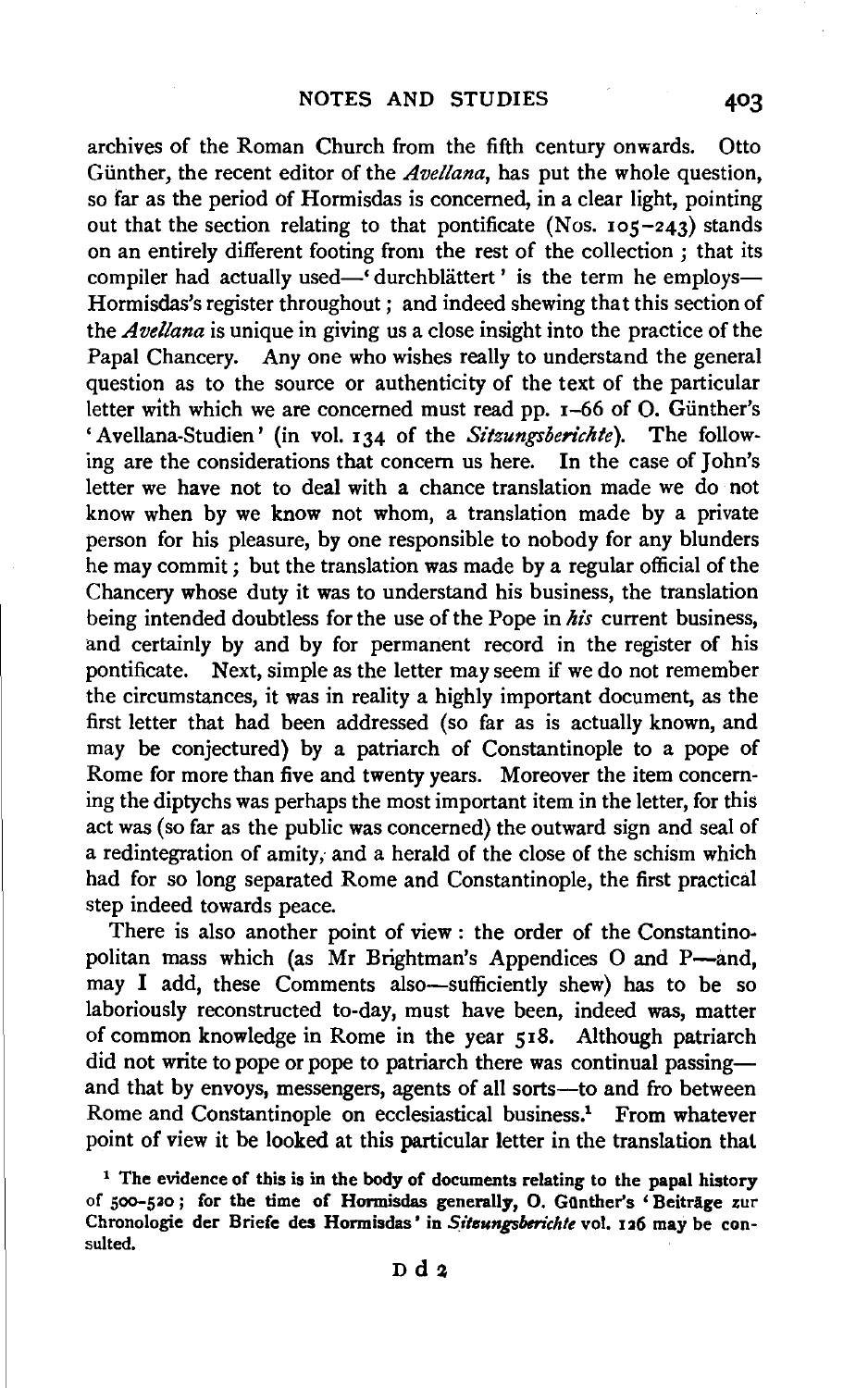# 404 THE JOURNAL OF THEOLOGICAL STUDIES

has come down to us is *prima fade* as little open to suspicion as well can be.1

It now remains to enquire whether there be any positive ground or reason for assuming, or inferring, a mistranslation at the point 'tempore consecrationis '. I know of none except Mr Brightman's reconstruction of the Constantinopolitan Liturgy in his Appendix 0. The only evidence which Mr Brightman gives us for his theory that the diptychs at Constantinople were said in the sixth century between the creed and the beginning of the anaphora is a short extract from the 'Cone. sub Menna '. This passage I have endeavoured in Comment IV B above to place in its proper historical setting, and so regarded it does not seem to me to justify the inference Mr Brightman draws from it.

All this may seem a very long and serious discussion of trifling points. But a now prolonged experience has all gone to teach me the lesson that in the study of the history of early Christian worship small points may be the pivot on which grave questions may turn, and it was necessary for me to deal with this point in order that in the progress of an enquiry to be taken in hand later I may not appear to have ignored the authority of *Eastern Liturgies,* Appendices 0 and P. With this in mind I sum up here in precise terms what I conceive to be, on the evidence, the just view of the case, and state the position I take up, thus : at no time, from the beginning of the fifth century, were the diptychs said in the Constantinopolitan mass at any other place than that to which they are assigned in our earliest manuscript of that mass (a manuscript of about the close of the eighth century), viz. just after the consecration.

(C) Now for the  $\kappa_0 \nu \alpha \iota \omega'$  of Justin Martyr. This involves some consideration of the question of mass-litanies in general. I propose to divide what I have to say into two parts or periods, the historical and the prehistoric. The first named is that for which we possess documentary evidence in the strict sense of the term ; it begins, therefore, with the second half of the fourth century ; the prehistoric period comprises all that goes before.

In introducing the present series of 'Comments' I said  $(J. T. S. x)$ p.  $447$ ) that my writing 'must be in an informal way ... degenerating possibly sometimes into the tone of a mere chat or gossip as the mood

<sup>&</sup>lt;sup>1</sup> Besides these general considerations  $I$  may as well mention a point-a minute point-of detail. There is an expression in the *Acts* of 518 pertinent here : viz.  $\tau\hat{\varphi}$ *J<rupqi Twv 1krrr6xOJv* (see Mr Brightman's extract p. 531. 4)1 which shews us (from a document relating to the very same scene.; an expression designating a particular point of the service) a (!the) Greek phrase for the 'tempore' of the translation.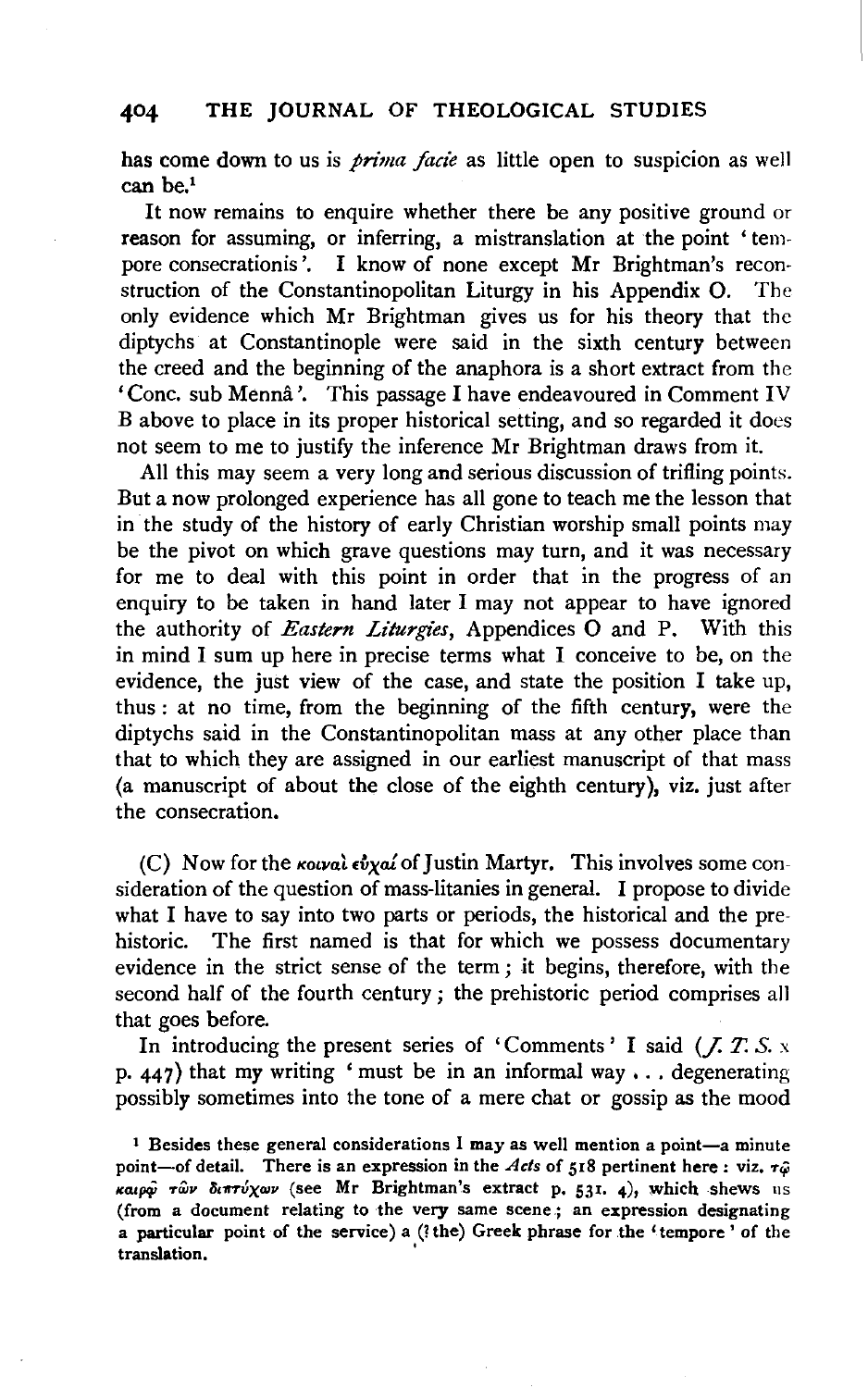of the moment may dictate'. I now take this liberty of freedom to be expository or to lapse into the didactic, nor shall I feel any scruple at incurring the reproach of being 'autobiographical', whilst I feel bound to add that the elucidation of the early history of litanies in Christian worship involves work tedious enough and dull enough to satisfy the most exacting and conscientious disciple of Dryasdust. For it is exclusively concerned at present with the criticism of erudition or ' external criticism'. But ' let us never be tired of repeating that " external criticism" is wholly preparatory; it is a means to an end; the ideal state would be that it had already been so generally applied to the documents that are the source of [liturgical] history that we could dispense with it for the future. If it is a necessity, it is, after all, but a provisional necessity '.<sup>1</sup>

We cannot make a more convenient beginning than with Mr Brightman's remark in regard to the concluding portion of my 'Observation IV' (on mass-litanies) in the Appendix to *Liturgical Homilies* of *Narsai:*  ' I do not find this at all convincing,' he says. I must ingenuously confess to a certain surprise that any part of that 'Observation' should have been found convincing at all, for none of it was written with the idea of carrying conviction to the mind of anybody. It consists of not quite four pages (pp.  $117-121$ ), whereof the first three are devoted to exposing the *status quaestionzs* in such a plain and simple way that the statement could be understood by any one without ' expert' liturgical knowledge. The concluding portion (less than a page) consists of the expression of *my opinion,* in sum, on the whole subject. I cannot here enter into details (were my words), but 'may indicate in a few words what seems to me to have been its history [i.e. of "the litanic form of prayer in the mass "] as evidenced by documents' (p. 120).

What I propose now is this  $:$  -to detail and explain what was done by me before penning that concluding portion (less than a page) of Obs. IV in *Narsai,* and what was in mind whilst it was in course of writing. If I lapse into the form of describing a programme, it is to be

1 I must be excused for quoting myself, *Downside Review,* July 1899, vol. xviii p. 105. I should like to refer generally to this paper, ' Historical Critics and the Critical Art', which, derived as it is from, or inspired by, M. N. V. Langlois, seemed to me in the writing (and has seemed since in the reading) to touch on. many of the things which to my mind we liturgiologists, so far as we occupy ourselves with ancient Liturgy, may very well take to heart. At the same time I would mention as full of important and fruitful hints for this particular class of *érudits* the booklet, marked by a *finesse,* lightness of touch, and grace characteristically French, of M. Paul Desjardins, *Catholicisme et Critique* (1905). This indeed is concerned with and owes its existence to the *affaire Loisy;* that is now liquidated ; what specifically concerns it can be neglected, and the general observations can now be taken in the full measure of their simple instructiveness.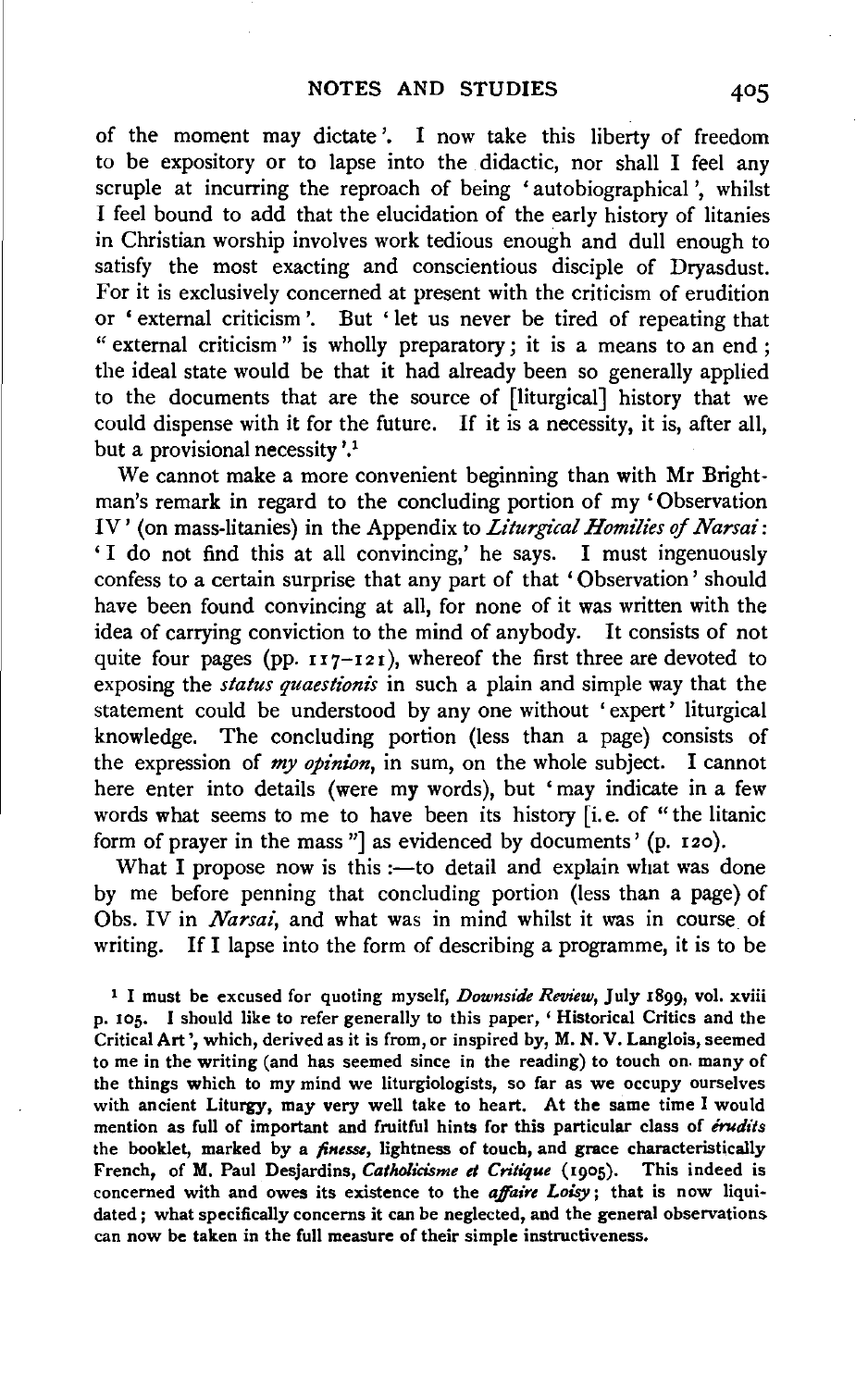understood as a programme of work already done. This work had already in the spring of  $r \circ \circ r$ , after going through the preliminaries of draft upon draft, reached the stage of a paper settled and completed in a form such as might appear in this JOURNAL. Still I was not content and withheld it, and reworked the whole over again in a renewed survey of the documents, taking into account every class of Greek litany, in whatsoever rite occurring, and not merely those in the mass, as well as the documentary evidence in the Latin liturgies--whatever the form, litany or prayer—the subject-matter of which is cognate with the Great Intercession of the Greek liturgies. The Greek section was taken in hand for detailed examination because it appeared, on a survey of the liturgies generally, that in it Jay the key to the particular history of the mass-litany.

First of all it was necessary to fix limits of time : in the case of the Greek litanies (in which class of course the mediaeval Latin translations are included) it soon appeared that the later limit was the close of the twelfth century; in the case of the Latin documents the middle of the ninth. The litanies of two or three Greek manuscripts of the thirteenth century (among which Goar's Pyromalus, see p.  $322$  above) were  $\hat{p}$ ro *maiori cautela* added as 'extravagantes '. It then appeared (so far as the Greek section was concerned) that material supplied from some five and twenty MSS, dating from the end of the eighth century to the end of the twelfth, had to be taken into account, over and above the litanies of the Clementine Liturgy, the litanic material afforded by St Chrysostom, and the mass-litanies of the four texts of 'St James' as given by Dr Swain son.

If we take in hand the Greek material relating to mass-litanies and put aside for the moment Dr Swainson's litanies of 'St James' (the oldest MS of which, however, is not earlier than the tenth century) the point where the difficulty lies is soon apparent. For the eleventh and twelfth centuries our material is good and abundant ; and we can, I think, constitute a sufliciently reliable text, even down to minutiae, of the Constantinopolitan mass-litanies then in use. Unfortunately the earliest of our MSS to which a date can be assigned is of the year 1041 (Goar's 'Cryptoferrat. Arsenii'; Dr Swainson's G r, see his p. xxiii), from which Goar has given some readings. Any one of the MSS assigned in general terms to the 'eleventh century' may perhaps be, may perhaps not be, a few years earlier. But such minutiae do not affect our difficulty, which is this : there is nothing to bridge over the chasm between the mass-litanies in the (Clementine) liturgy of the Apostolic Constitutions of the later part of the fourth century and these texts of the eleventh-a gap of over six hundred years.

As mass-litanies fail us we must turn elsewhere. The Barberini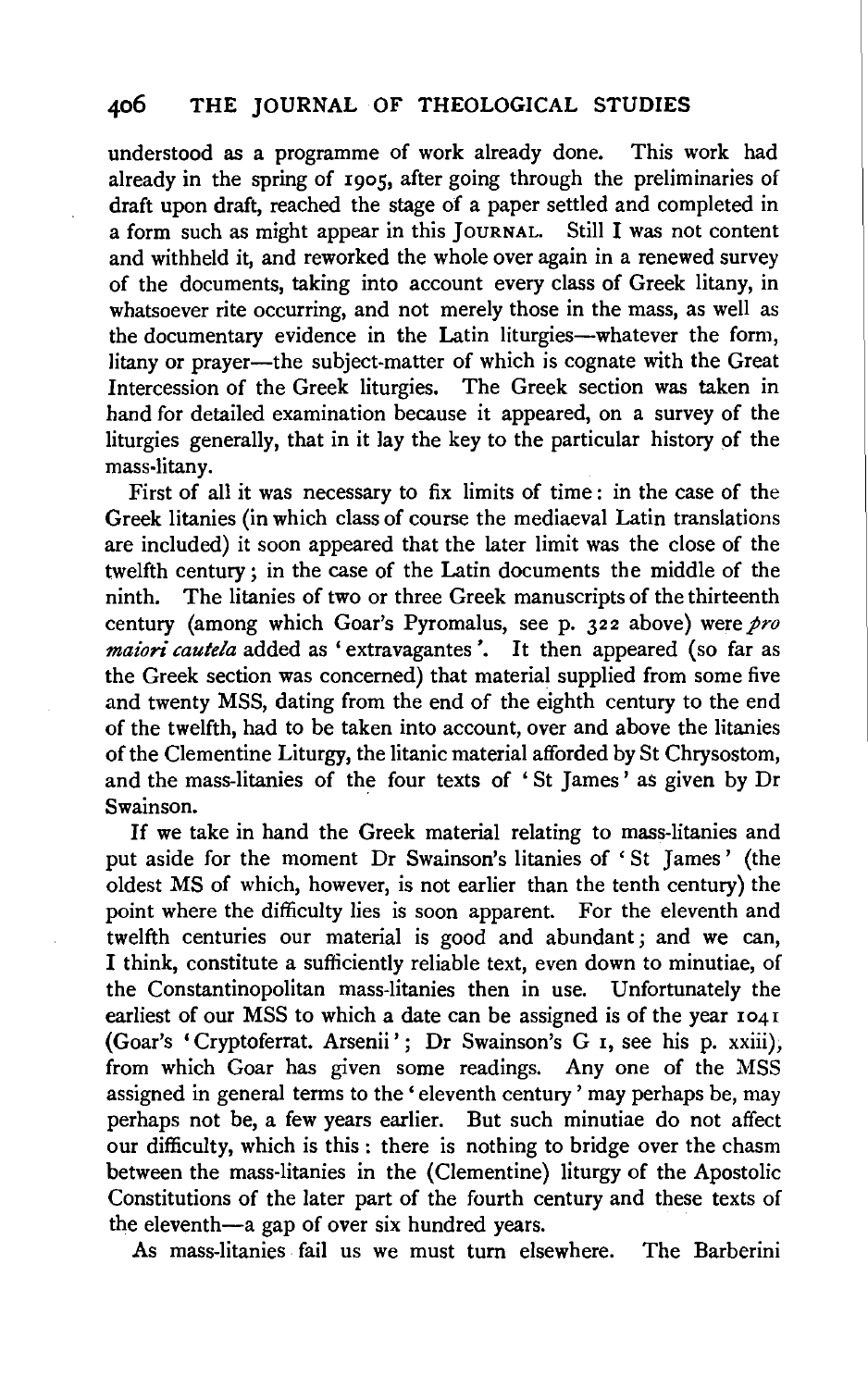(Constantinopolitan) Euchology-a MS commonly assigned to the end of the eighth century-contains indeed no mass-litanies, but it has litanies in other rites, baptism, ordinations, &c. How many of such litanies the MS contains  $I$  do not know; but nine of them, so far as my knowledge goes, have actually appeared in print. After an examination of these texts it has appeared to me that, though they enable us to say in a few cases that this or that particular suffrage shews the same text as the eleventh-century MSS, these litanies give us no effectual help for ascertaining what was the state or form of the Constantinopolitan masslitanies at the time when the Barberini Euchology was written.

Foiled here we turn to Western documents. The Mozarabic and the Ambrosian litanies, and the litany of the Stowe Missal entitled the ' Deprecatio S. Martini ', have long engaged the attention and interest of scholars,<sup>1</sup> whose remarks on the subject, however, so far as known to me, are not of use for our present purpose. But there is a document which has hitherto (so far as my knowledge goes) been quite overlooked, but which (in combination with the *Stowe* litany) will, when duly investigated, give us precisely the help we are in search of. It comes from our own domestic, that is to say English, stores. In his *Officia per* ferias Alcuin incorporates a litany to which he gives this curious title : 'Deprecatio quam Papa Gelasius pro universa ecclesia constituit canendam esse.' The reader is at once struck by the difference of style between this ' Deprecatio' and that in *Stowe;* whilst in expression *Stowe*  is simplicity itself, even to bareness, the style of Alcuin's document is rotund (though not inflated) yet grave, and distinctly aims at literary form.<sup>2</sup> Indeed the mere style itself of this latter raises some sort of presumption that Alcuin may be right in attributing his document to a Roman source. Moreover-a matter too often forgotten, on which the late Ludwig Traube has more than once insisted-in the eighth century and the earliest decades of the ninth, that is in Alcuin's days, the manuscripts in use of the Fathers and early ecclesiastical documents were quite commonly, indeed ordinarily, of the fifth and sixth century, although that great age of rescription, the Carolingian renaissance, was soon in the event to be fatal to the preservation of these ancient codices generally. Unless there be positive grounds for thinking otherwise, the presumption then would be that the actual manuscript in Alcuin's hands

1 Cf., for example, for the last named the Rev. F. E. Warren *L1turgy and Ritual of the Celtic Church* pp. 251-255; Dr M•Carthy's Introduction to his edition of the Stowe Missal pp. 199-201 ; and Mgr Duchesne's *Origines* in the account of the Gallican mass, § 6.<br><sup>2</sup> For instance, whilst *Stowe* has : 'Pro his qui in sancta ecclesia fructus miseri-

cordiae largiuntur ', Alcuin's has : ' Pro operariis pietatis et his qui necessitatibus laborantum fraterna charitate subveniunt.'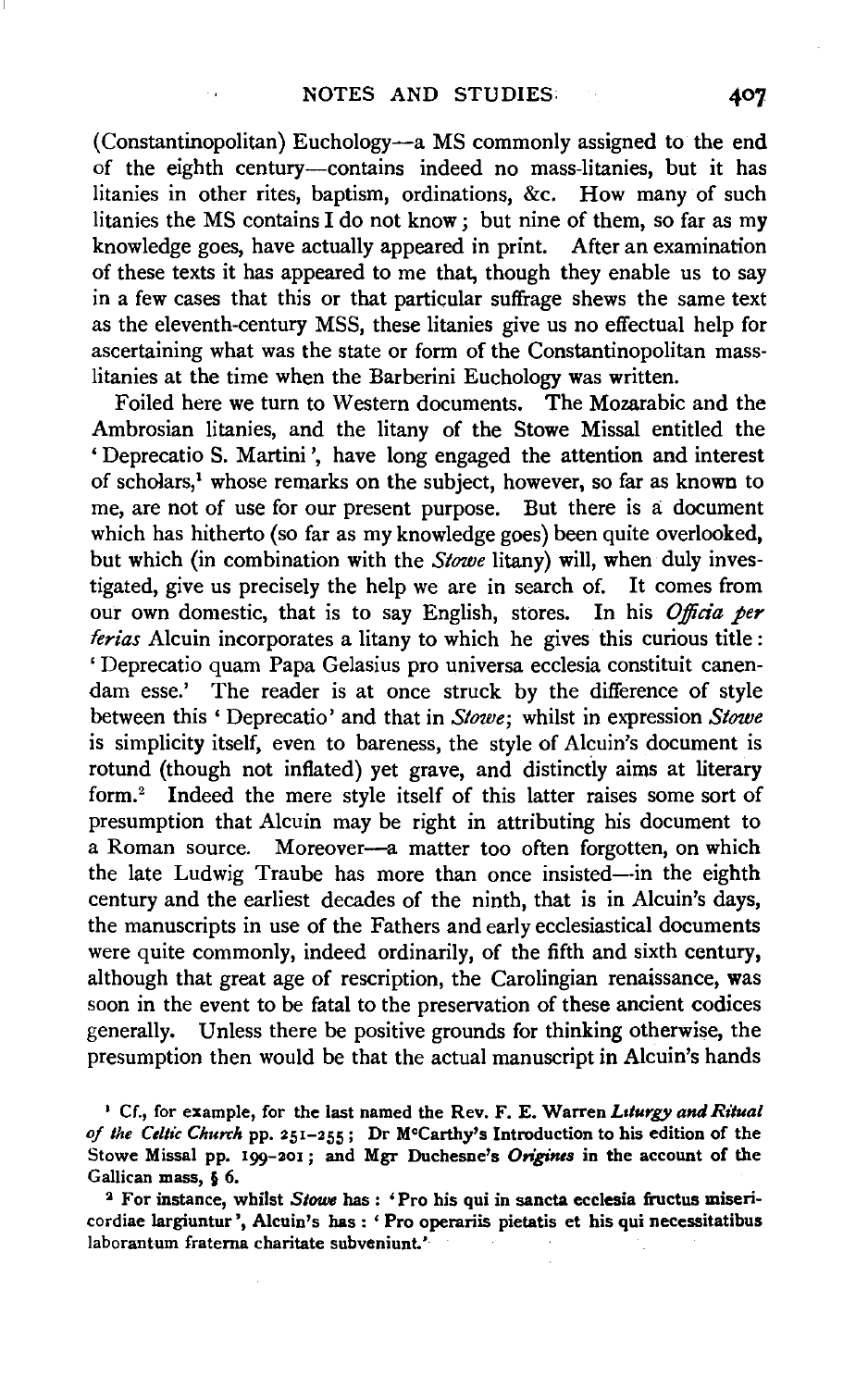from which he copied his litany was rather of the sixth century than of the seventh or eighth.

But the document itself contains an indication which, in my opinion, confirms Alcuin's attribution of the piece to a Roman origin, and enables us to assign that origin to a period between c. 460-470 and c. 540-550; in other words there is not merely no improbability, but there is an actual *prima fade* probability, in Alcuin's attribution of it to the time of Gelasius I (492-496). The sixteenthe suffrage reads thus: $-$ 'Pro refrigerio fidelium animarum, praecipue sanctorum Domini sacerdotum qui *huic ecclesiae* praefuerunt *catlwlicae,* Dominum spirituum et universae carnis Iudicem deprecemur.' Duly to illustrate this a somewhat large excursus would be necessary, and one, as I think, that would prove an interesting example of a phenomenon writ large over the broad page of history whether of Church or State : how compliments come to crystallize into formalities, and formalities are by and by clamped and worked into effective usage. I throw together a few items in a footnote,' and without thinking of elaborated developement in 'proof' proceed.

 $<sup>1</sup>$  What we are concerned with is primarily mere matter of ecclesiastical etiquette.</sup> First of all it will be well to run the eye over the beginning and ending of the papal letters of A.D. 400-440 in Coustant or the delightfully handy little Schoenemann : nothing can be more simple than the official form designating (whether on his own part or on the part of others) the ' bishop of Rome'. Exactly the same impression is derived from those imperial documents derived from the *Avellana* so conveniently brought together by that veteran worker Wilhelm Meyer (now of Göttingen) in his capital appendices to the Göttingen Index Scholarum of 1898 and I 899 ; although here a favourite designation is 'pope of the city ', quite simple. So much for the ecclesiastical and civil upper circles. The first intimation (known to me) of the complimentary change interesting us is in a document addressed to the emperors by the inferior clergy-the (? parish) priests-of Rome in favour of Boniface as their bishop in succession to the deceased Zosimus  $(A.D., 4I8)$ : 'Post abscessum sancti Zosimi (they say), papac ecclesiae catholicae urbis Romae •.. ' (W. Meyer's second Programme, I898-I899, p. IS; in Coustant, he says, p. roo7; Schoenemann, p. 712). The next instance of this 'style' that I have come across is the signature of an underling again, one Siricius, a notary, in the Acts of the Council of .Ephesus (43I), who, instead of using the form common in the Acts for Roman clerics, viz. της αποστολικής καθέδρας, subscribes himself as της άγίας καθολικῆs ἐκκλησίαs πόλεωs 'Ρωμαίων (Harduin *Concil.* i coll. 1466, 1468). At the Council of Chalcedon  $(451)$  this form is used by the representatives of the Pope themselves *(ibid.* col. I799 ; cf. ii 465, 467). The first case in which I find the style formally adopted (unless I have overlooked it in too summary a glance at Leo's letters which have not been gone through by me formally for the present purpose) and specially used by the Pope for his signature to and approval of a solemn and official act-a *Constitutum-is* the Roman Council under Hilary in 465 : 'Hilarus episcopus ecclesiae catholicae urbis Romae' (Harduin ii 799) ; by the time of Vigilius (middle of the sixth century) the word ' sanctae ' is added to the formula (Harduin iii col. 46, cf. col. 8) ; cf. Pelagius 11, *ibid.* col. 414). Gregory the Great in 594 (see de Roziere's edition of the *Liber diurnus* p. 15) fixed the form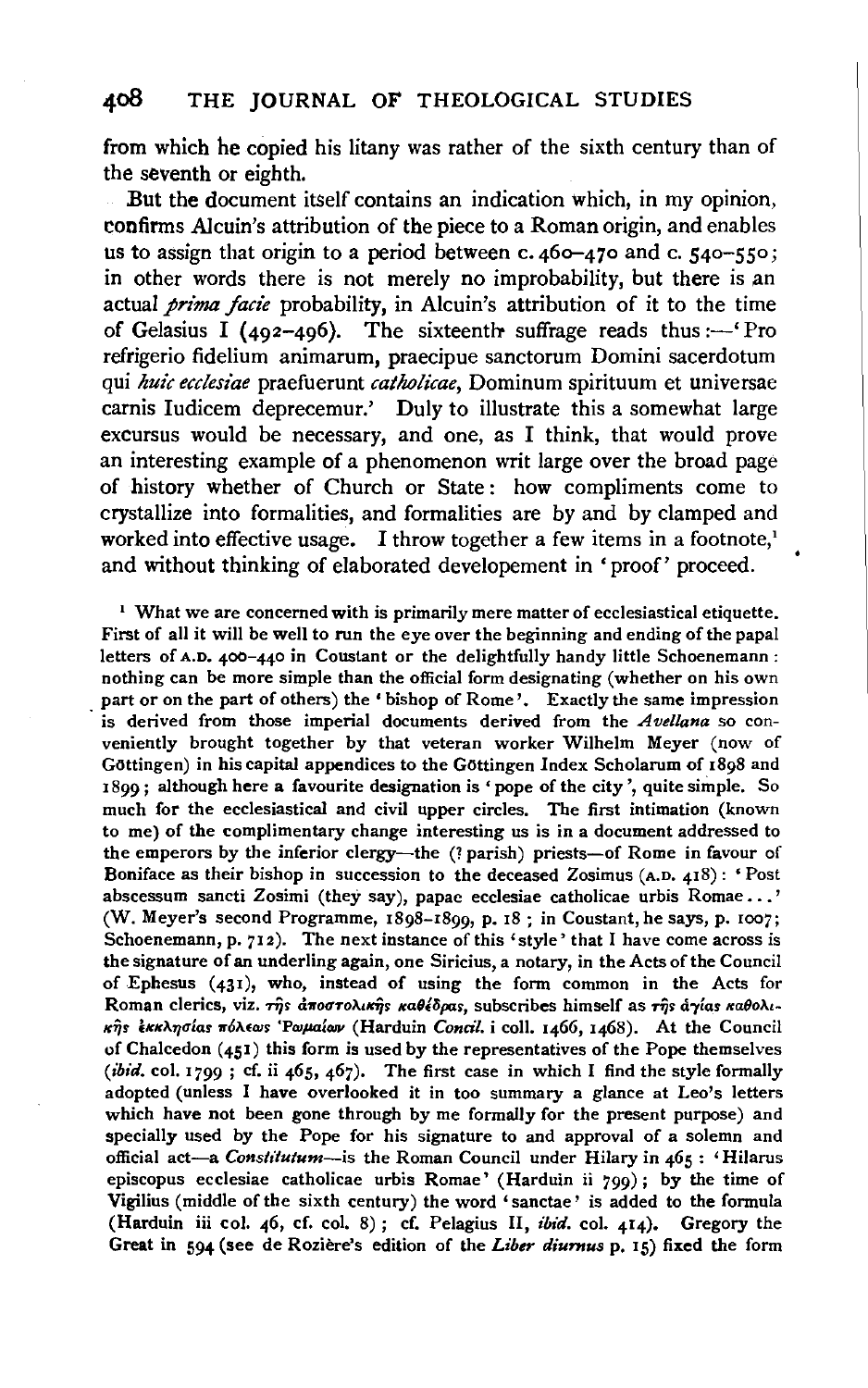The next step-with the body of Greek litany texts before me-was to investigate the source of these two Latin litanies, to see if it is possible to identify, 'fix', the documents which their compilers actually used, and attempt an answer to questions like these :- Whence did they derive their models? Was it from Constantinople? Was it from Jerusalem ? or from both ? or from elsewhere ? This, of course, was the most troublesome, the nicest, part of the whole enquiry ; and on the justness of its conduct the value for practical purposes of all depends. This was the point to which the article above mentioned as ready prepared for this JOURNAL in the spring of 1905 was directed. But at this date, now six years later, I confess to looking rather ruefully at this special 'investigation ' again ; and wonder who would care for it, who would endure it? Frankly, I think it fairly well complies with the requirements of that critical, yet detached, and eminently non-specialist observer already quoted, M. Paul Desjardins, where he speaks (as of an acquirement particularly desirable for at least some 'jeunes clercs' in these days) of 'le goût sévère et la constance, comment conduire honnêtement une recherche. Discipline qui n'est pas si triviale, parmi les libres penseurs non plus' (*Catholicisme et Critique* p. 101; cf. p. 19).

Here I am going to trouble no one with such 'severities', but intend only to formulate in categorical statements what is my opinion on the questions involved-mere statements of opinion, to be appreciated or depreciated, taken or left, according to individual preference.

(I) The compilers of the two Latin litanies drew their materials and inspiration from Constantinople and the mass-litanies there, not from Jerusalem or other places, or (say) from the litanies in the (Clementine) liturgy of the Apostolic Constitutions.

( 2) The text of the Constantinopolitan litanies which they used was in an earlier stage than that shewn by our texts of the eleventh and

of subscription at : ' episcopus sanctae ecclesiae catholicae atque apostolicae urbis Romae'; see this form in the Acts of the Roman synod under Martin of 640 *passim.* Of course to understand the case 'historically' and estimate what was really *en jeu*, it is necessary to follow up the contemporaneous stylistic developement (to, say, 520) of the archbishop of Constantinople into the Oecumenical Patriarch ; and along with these two main currents which issue in serious events there are side enquiries that must not be neglected, rivulets as it were that lose themselves and disappear in the sands of the desert : the use, for instance, by commonplace and inferior bishops of the form ' bishop of the Catholic Church'; or 'holy Church '; or 'the holy Catholic and Apostolic Church of God' in such and such a place (for instance at Ephesus). Though even here we must distinguish between such sort of subscription as is found (say) in the Acts of the Conference with the Donatists in 4II and the use in the East. But all these subordinate enquiries in their results only confirm and emphasize the singularity and uniqueness of the Roman bishops' domestic official form of c. 466-540 which finds its echo in the terms of our litany : ' the bishops of *this* Catholic Church.'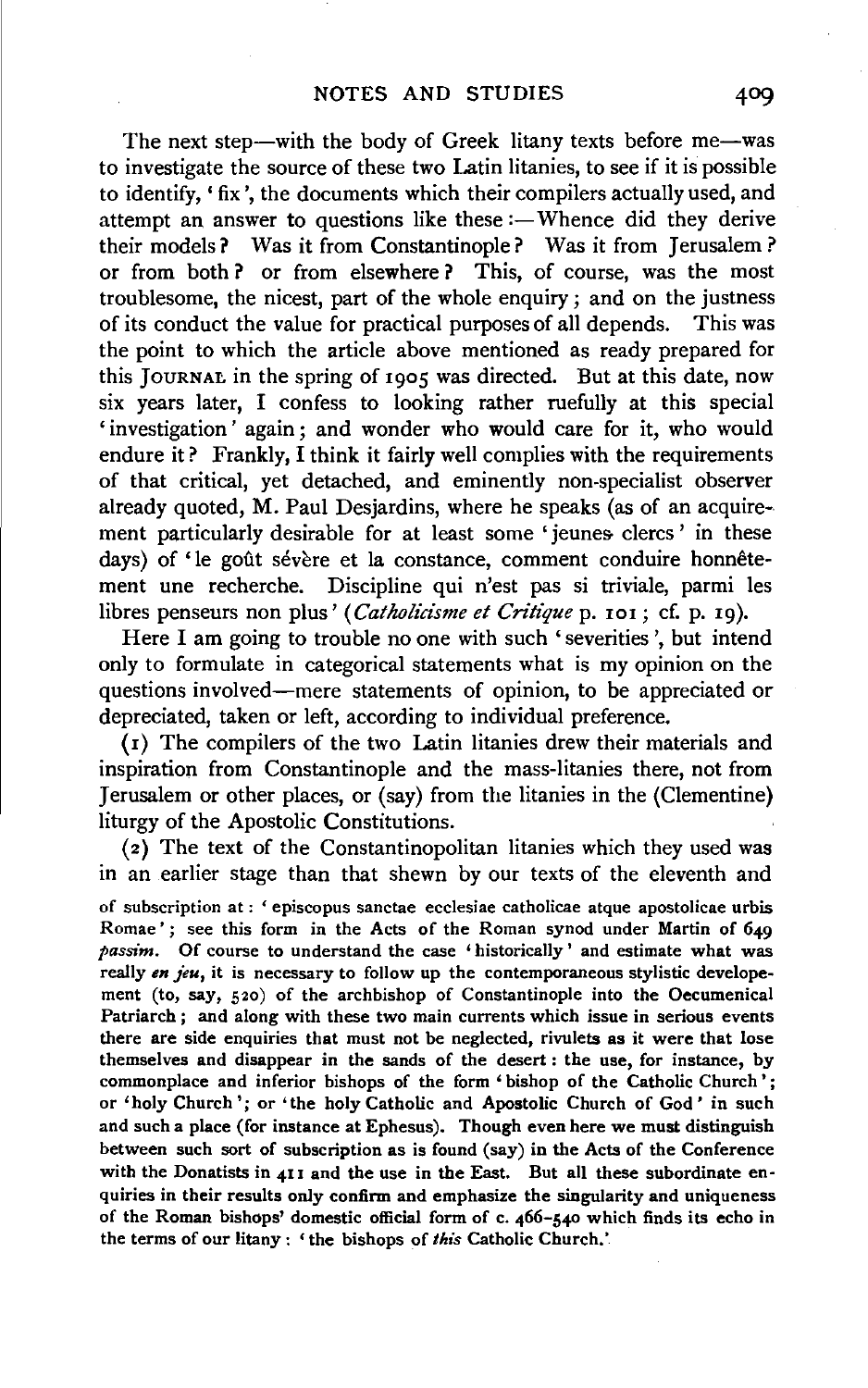twelfth centuries-a stage evidencing in some details resemblances to the litanies of the Apostolic Constitutions that had disappeared by the eleventh century.1

(3) I have no doubt whatever that the litany preserved by Alcuin is a litany compiled and written for use in the church of Rome; and I see no sound reason whatever for doubting that the title he gives to it preserves to us the name of the pope (viz. Gelasius I) under whom, and consequently the date at which (viz.  $492-496$ ), it was written.<sup>2</sup> That Gelasius prescribed the use of this litany by the 'universal Church' (i.e. the West), as is said in Alcuin's title, is doubtless a fiction; but the statement has so much of truth in it that, when once on the track, we find traces (of course hitherto unnoticed as the document itself has been unused) of its use and influence in quarters so diverse, that it is certain that in Alcuin's day the documents must have been widely known, although in his day too it was on the eve of falling into disuse and long oblivion. through the growing popularity and the enlargements of the new-fashioned ' Litany of the Saints '.

(4) Different as is the style of the two litanies-that of Alcuin and of *Stowe-it* appears that there must have been, somehow, some relation, some connexion of origin, between the two documents.<sup>3</sup>

<sup>1</sup> At this point a *dubium* suggested itself, viz. is such change in the text of the Constantinopolitan mass-litanies, between, say, the end of the fifth and the eleventh century, likely or not *1* This doubt was most conveniently settled by the examination of a parallel case. Fortunately what we are in want of in the case of masslitanies, namely a set of texts that represent various periods extending over three or four centuries, we possess in the litanies of the Constantinopolitan baptismal office : in regard to these latter we can account for the time from the end of the eighth century to the twelfth. Investigation ofthese texts is the subject of another excursus ; with a result that is certain ; namely, that in the course of that period the baptismal litanies were undergoing a process of modification without losing, however, their original and native character and substance generally. We may then readily allow that, in the long period for which we have no evidence as to the text of the Constantinopolitan mass-litanies, the same sort of process of change was going on\_

• All liturgists are familiar with Mgr Duchesne's theory according to which the attribution of liturgical documents (specifically the Sacramentary) to Gelasius I is a mere ninth-century school dogma; that is, a school-theory, an invention of the doctors and teachers of that age. (The English translation (rst ed.) has it that the Gelasian Sacramentary was' a subject of teaching in the schools'.) But this is no more than an example, of which I find not a few in the very brilliant and instructive *Origines,* of Mgr Duchesne's insufficiency of detailed knowledge in more obscure or difficult matters, and, it may be added, his somewhat undue readiness in affirmation.  $\frac{3}{10}$  This will appear, I think, from the following considerations :-

(a) Mgr Duchesne has already pointed out that the first suffrage and response of the *Stowe* litany (and the same is to be said of the simpler form in Alcuin's) are the same as those of the litany said at Constantinople between the Gospel and the Dismissal of Catechumens (Br. 373).

(b) The same response (επάκουσον και ελέησον-' exaudi et miserere<sup>'</sup>) is used for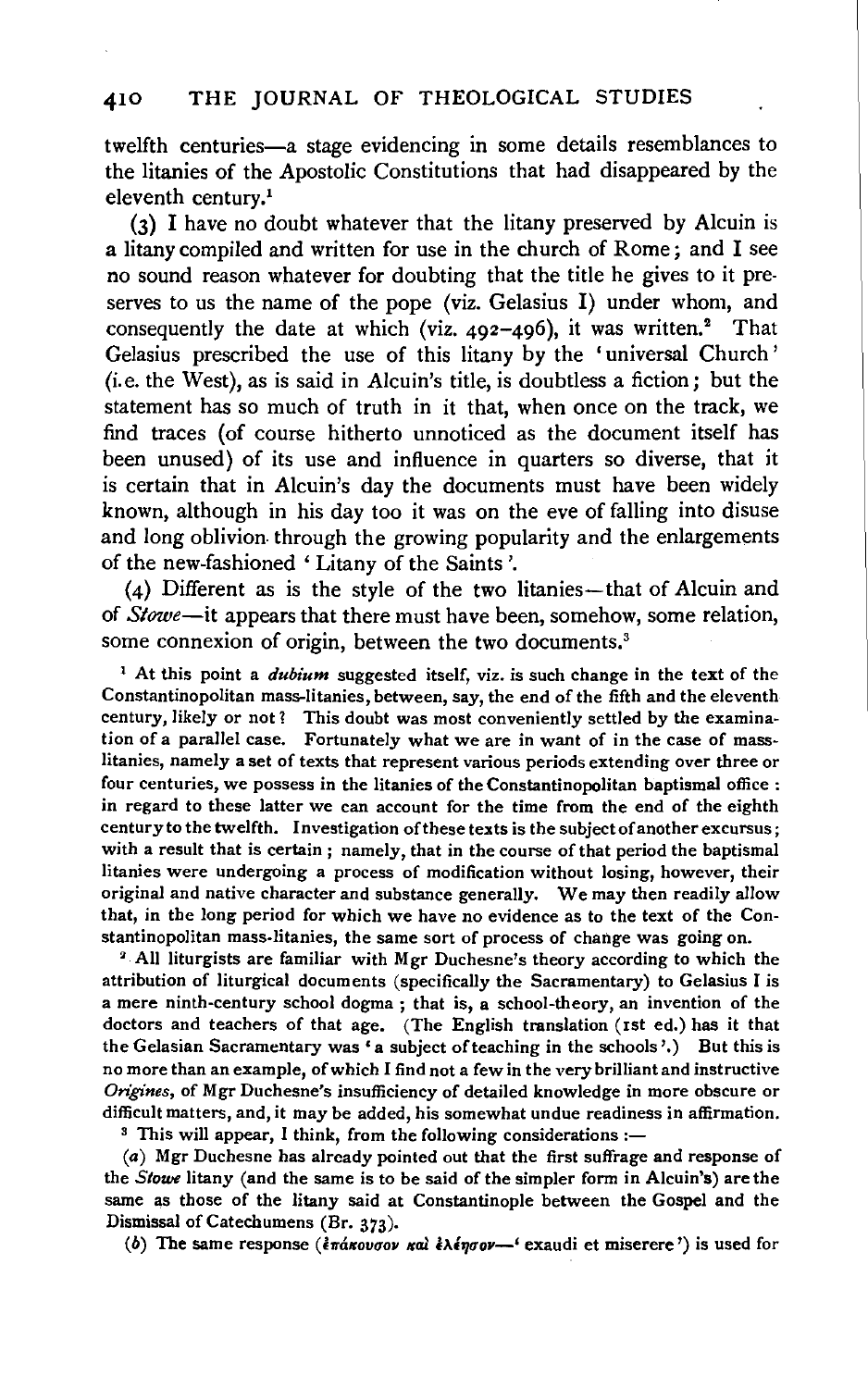$(5)$  My next observation is cautionary; but it needs a rather tedious proem. In a dissertation printed nearly a dozen years ago *(Downside Review,* Dec. 1899, March 1900; and in a separate print) I pointed out that (so it seems to me) the litany response 'Kyrie eleison' was introduced into the European West first in Rome in the second half of the fifth century, and thence early in the sixth into Gaul, &c. I pointed out too how what is now the simple 'Kyrie eleison ', &c., of the mass was, in the time of St Gregory the Great and at least on high days, merely the response to suffrages of the same type as those in the present Greek mass-litanies. Finally, adducing two parallel passages, one from the 'Gelasian' Sacramentary, the other from the Rule of St Benedict, I pointed out *(Kyrie elei'son,* separate print, p. 21) how it would be 'unsafe' to conclude from St Gregory's famous letter to John of Syracuse that it was Gregory himself who at the end of the sixth century first introduced the Kyrie into the Roman mass. To all this I now add the following :- that in my opinion (as a dozen years ago, so too now) not only the simple 'Kyrie eleison', but suffrages also of the type of those in Greek mass-litanies, were in use in the Roman mass a century (more or less) before Gregory's time; and that when in his Rule St Benedict speaks of 'the *supplication* of the litany, *that is* "Kyrie eleison "', he has in mind just the same phenomenon, familiar to him in his boyhood days in Rome, as that *vise* by the writer of the rubric in the 'Gelasian' Sacramentary when he says :- 'the " Kyrie eleison" with the litany' ; and that both writers knew what they were speaking of.

the greater part of both Latin litanies (in *Stowe* 12 out of 16 suffrages; Alcuin 17 out of 21), although in the Greek litanies from which the suffrages themselves are derived the response may be only  $\kappa \psi_{\theta \theta} \epsilon \partial \lambda \partial \phi \sigma \omega$ .

*(c)* The concluding suffrages (13-15 of *Stowe;* 17-20 of Alcuin) both have the response of the Constantinopolitan litany after the Great Entrance:  $\pi a \rho a \sigma \chi o \nu \kappa \phi \mu \epsilon$ ; but in this form : ' Praesta, Domine, praesta.'

(d) Moreover, allowance being made for a slight inversion in disposition (suffrages 9 and 10 of Alc. = suffrage 10 of  $Showe$ ; 11 of Alc. = 9 of St.) where the subject-matter of the two litanies is common, both litanies present the same order and sequence in their suffrages. As to this see remark below on the Fulda text.

When these peculiarities are taken together, and it is further observed that (so far at least as my knowledge goes) they are found in combination in these two documents only, it seems clear that all this cannot be merely a matter of accident.

I have to add here that for the confrontation of the two Latin litanies with their Greek originals, and due comparison with each other, I have found it desirable to utilize for the constitution of the *Stowe* text G. Witzel's text of the same litany (taken by him from a now lost Fulda MS), and for Alcuin's to take account of some variant readings supplied by documents which (as stated above under  $(3)$ ) I find or consider to have utilized it. In my opinion (and this was Dr M•Carthy's view) Witzel's (Fulda) text is more generally correct or genuine than that in the missal ; indeed the presumption is that the lost Fulda MS would be older than our extant MS of the missal.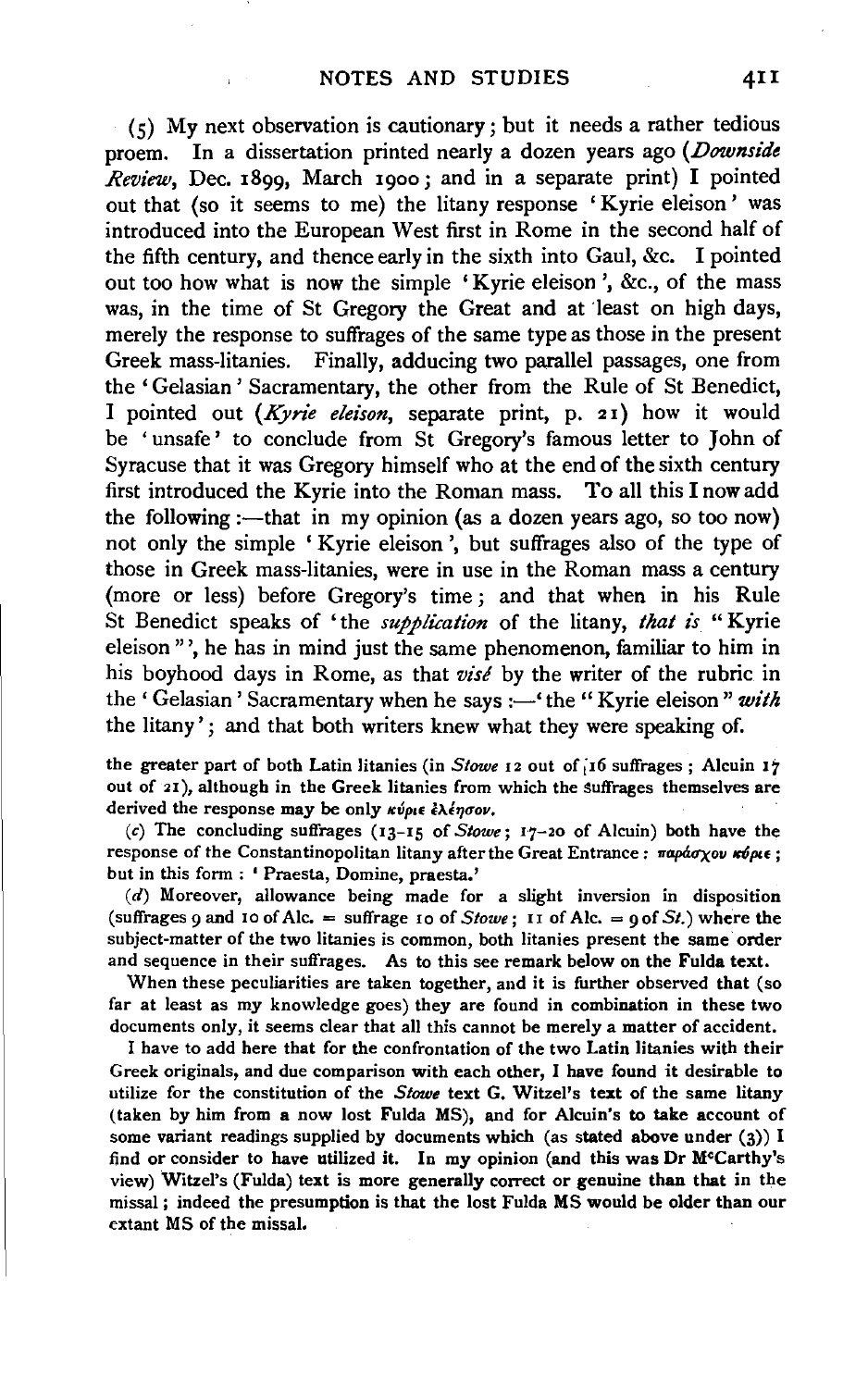# **412 THE JOURNAL** OF THEOLOGICAL STUDIES

This long proem is to lead up to a quite simple, but I hope useful, remark, viz. that whatever the 'possibilities' *(sensu largo et largissimo)*  of the case, we have no ground for asserting that the suffrages of the Roman litany preserved by Alcuin were the suffrages said along with the 'Kyrie' of the mass in the time of St Gregory, or at any earlier period up to and including the pontificate of Gelasius. In a word, we *know* nothing on the subject; and in this connexion, as well as in not a few others, it is, in the present condition of liturgiological science, well to remember that if we are to seek above all for 'knowledgeknowledge ', and may usefully aspire to well-grounded 'belief-knowledge ', there is one thing which we shall do well to guard ourselves against to the utmost of our capacities-per fas et nefas it may be almost said-viz. 'make-believe-knowledge'.

(6) The paper in this JouRNAL (October rgos) entitled 'The Litany of the Saints in the Stowe Missal'<sup>1</sup> was really a piece of the general enquiry as to the early history of the Litany sketched in the present ' Comment' and in Observation IV on *Narsai,* a piece detached, as it were, from the outer fringe of the subject. What has now been said induces me to give answer, in brief form, to some of the questions asked in that article (pp. r3r, r32), any suggestion as to which I said must be deferred ' until something has been done to clear up the obscurities of the earliest history in the Western Church of that form of prayer which we call a "litany"' (p.  $r_32$ ).

In my opinion the two litanies of Alcuin and *Stowe* date from the late years of the fifth century or the early years of the sixth, and, as said above, I see no reasonable ground for hesitating to credit Alcuin's title in so far as it attributes (or seems to attribute) the origin of the Roman document to the pontificate of Gelasius I ; on the point of anteriority, if I must make a choice between the two documents, I should say that this 'Gelasian' document is the earlier of the two, and just as the ' Kyrie' spread from Rome to Gaul so too this ' Gelasian' litanythis 'Deprecatio Gelasii'-gave the hint, and the idea of the general framework, on which a Gallican imitator {who kept, however, both as regards selection and use of material, his own freedom and individuality) fashioned the *Stowe'* Deprecatio S. Martini'; and probably the compilation of the two falls within a very few years, ro, 20, 30, of one another.

(7) Finally, in my opinion these two documents are-whether for

1 On looking over it again I see that it is' stiff reading'; thirty pages, with *inter alia* a full print of texts, would have been better than fifteen. Since it was written I have obtained an actual text of ' the Gallic, the Italian, and the Roman ' litanies (see p. 133 of that number) ; and they form, be it said in passing, just the text for quite a pretty introduction giving the 'origins' of that form of high liturgical compliment commonly called the 'Laudes ', but by some ' the litany of Hincmar '.